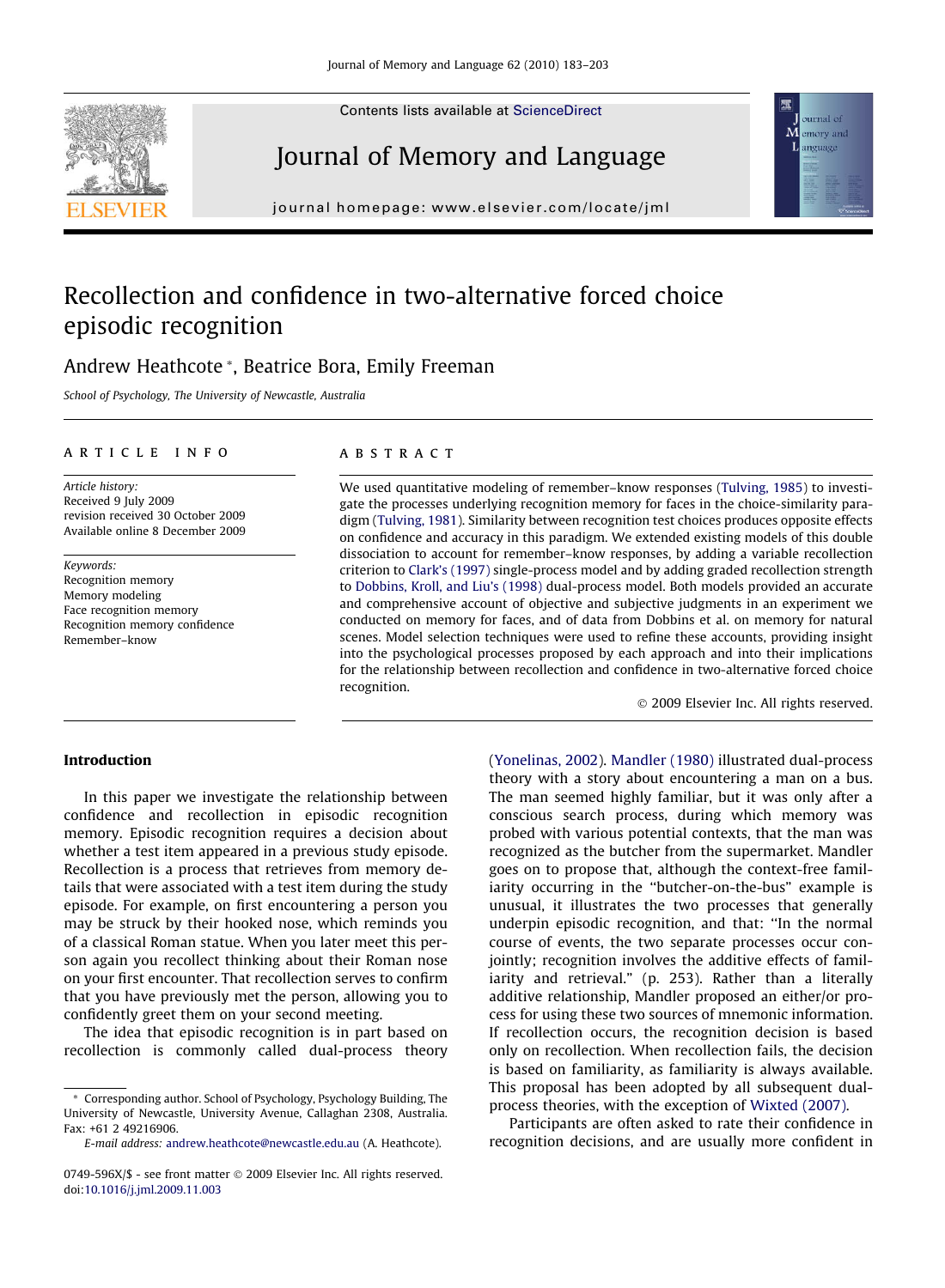conditions where they are also more accurate. In extending dual-process theory to explain recognition confidence, [Yonelinas \(1994\)](#page-20-0) proposed that recollection results in highly confident recognition. In contrast to [Mandler](#page-20-0) [\(1980\)](#page-20-0), he assumed familiarity is continuous and normally distributed, with a higher mean for studied (old) than unstudied (new) test items, but with equal variance in both cases. Confidence based on familiarity is determined in the manner of signal detection theory [\(Macmillan &](#page-20-0) [Creelman, 2005\)](#page-20-0), by placing a set of criteria on the familiarity dimension. Values of familiarity above the largest criterion result in a highly confident old decision even in the absence of recollection. Less confident decisions are given when familiarity falls between intermediate criteria. Yonelinas showed that this model provided an accurate account of Receiver Operating Characteristic (ROC) data obtained by having participants rate their confidence in single test item recognition decisions.

We investigate the extension of the dual-process approach to confidence in two-alternative forced choice (2AFC) episodic recognition decisions. We focus on 2AFC responding because, in contrast to the usual finding in single item recognition, confidence and accuracy can become dissociated (i.e., less accurate responses are given with greater confidence) when the two choice alternatives are sufficiently similar. In particular, [Tulving \(1981\)](#page-20-0) found that episodic recognition of natural scene stimuli was more accurate but less confident when the choice alternatives were highly similar compared to when they were less similar. His finding is surprising, not only because the confidence–accuracy dissociation differs from the usual finding of a positive relationship between confidence and accuracy, but also because similarity is usually found to be detrimental rather than helpful for recognition accuracy (e.g., [Wickelgren, 1977\)](#page-20-0).

[Dobbins, Kroll, and Liu \(1998\)](#page-20-0) used [Tulving's \(1985\)](#page-20-0) ''remember–know" (RK) methodology to investigate the cause of [Tulving's \(1981\)](#page-20-0) surprising findings. The RK methodology relies on participant's ability to report whether episodic recognition decisions are based on recollection or familiarity. In an experiment using natural scene stimuli Dobbins et al. found that recognition decisions were less often classified as based on recollection when choice-similarity was high than when it was low. They suggested that high choice-similarity tends to result in recollection of both the target (i.e., the previously studied test alternative) and the distracter (i.e., false recollection). Participants respond to the conflicting recollections by basing their recognition decision on familiarity. As familiarity, on average, produces lower confidence decisions, confidence tends to be less when choice-similarity is high than when it is low. However, accuracy is improved because errors caused by false recollection are less common when choice-similarity is high. That is, because false recollection is correlated with correct recollection when choice-similarity is higher, participants are less often misled by false recollection than when choice-similarity is lower.

In summary, [Dobbins et al. \(1998\)](#page-20-0) proposed a dual-process explanation of both [Tulving's \(1981\)](#page-20-0) confidence–accuracy dissociation and of the effect of choice-similarity on RK responses. Recently, [Heathcote, Freeman, Etherington,](#page-20-0)

[Tonkin, and Bora \(2009\)](#page-20-0) replicated the confidence–accuracy dissociation with face stimuli. Here we use the RK methodology to investigate the cause of the confidence– accuracy inversion with face stimuli. To do so we fit an extension of Dobbin's et al.'s dual-process model to our accuracy, confidence and RK data. We also do the same with an extension of an alternative model of the confidence–accuracy dissociation proposed by [Clark \(1997\)](#page-19-0). Clark's model is based on MINERVA 2, [Hintzman's \(1988\)](#page-20-0) ''single-process" theory, which assumes that episodic recognition decisions are based on a single type of memory representation and matching process. We then compare the accounts provided by the two alternative models. Before describing the extended models we first describe our experimental paradigm and discuss the differing ways in which RK data are interpreted by single and dual-process theories.

#### The face choice-similarity paradigm

In our paradigm participants briefly studied each of a sequence of pictures of male and female faces and were then tested by 2AFC decisions about pairs of new and old faces. The test pairs were either higher (same gender) or lower (different gender) in choice-similarity. In some cases the distracter or new faces were specifically chosen to be similar to a studied face. These new faces might appear with the studied face to which they are similar, in a high choice-similarity test pair. Alternately, they might be similar to an untested study face and appear in a low choicesimilarity pair. On each test trial participants chose either the left or right member of the pair and rated their confidence in the choice. They then gave an RK response, indicating whether their decision was based on the recollection of details (remember) or familiarity (know).

This paradigm is based on the experiment reported by [Dobbins et al. \(1998\),](#page-20-0) which in turn was based on several experiments reported by [Tulving \(1981\).](#page-20-0) All of these experiments examined memory for scenic pictures rather than faces. Choice-similarity was manipulated by comparing performance for choices between studied and unstudied halves of the same scene versus different scenes. Participants were more confident in their decisions in the low choice-similarity (different scene) condition, but choice-similarity had the opposite effect on accuracy: accuracy in the high choice-similarity (same scene) condition was greater than in the low choice-similarity condition.

Note that the choice-similarity effect occurs when the effect of memory-similarity (i.e., the similarity between the new test item and memory traces)<sup>1</sup> is controlled. That is, the low choice-similarity pairs used in the comparison had a new item that was similar to an untested study item to the same degree that the new test item in the high

 $1$  We avoided the more commonly used term target-lure similarity because that could also apply to the similarity between choices in a twoalternative forced-choice test (i.e., what we call choice-similarity). The term memory-similarity emphasizes the relationship between a memory trace and a test lure, which is what our memory-similarity manipulation affects, while controlling for choice-similarity.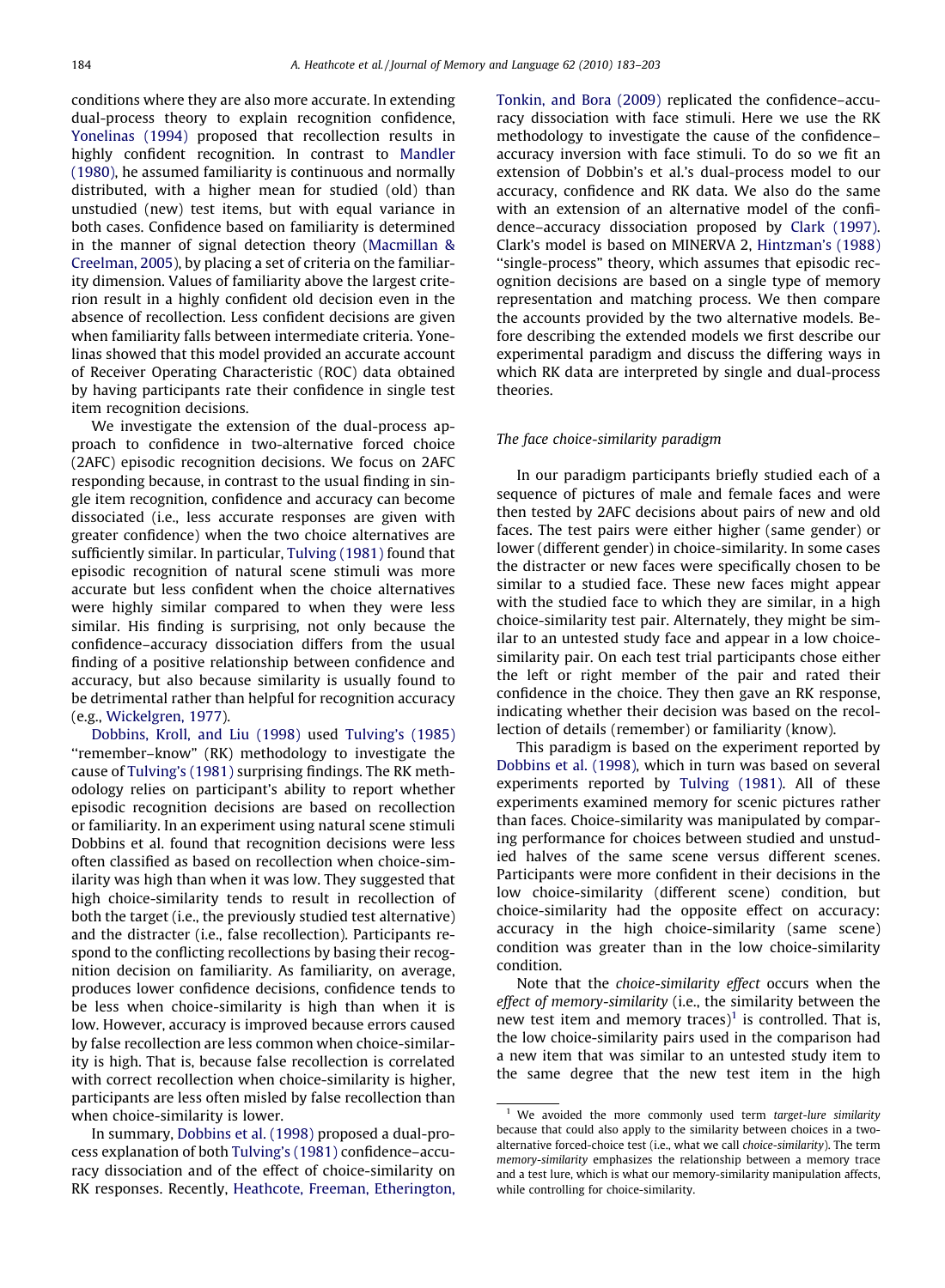choice-similarity condition was similar to the old test item. [Tulving \(1981\)](#page-20-0) found that the dissociation between confidence and accuracy only occurred when memory-similarity was sufficiently high. He manipulated memory-similarity based on the results of a calibration study in which his scene stimuli were rated on the similarity of their halves. The ratings were used to sort scenes into higher and lower memory-similarity sets, and each set was used to create higher and lower choice-similarity test pairs.

[Heathcote et al.'s \(2009\)](#page-20-0) replication of the confidence– accuracy dissociation with face stimuli also used a rating method to create higher and lower similarity sets of face pairs in order to investigate the effect of memory-similarity. In contrast to [Tulving \(1981\),](#page-20-0) they found that the dissociation occurred with both lower and higher memorysimilarity sets. Likely this occurred because all of their face pairs were chosen to be similar to some degree, and because faces tend to be intrinsically more similar to each other than parts of scenes. Hence, even Heathcote et al.'s lower similarity faces pairs were sufficiently similar to support the confidence–accuracy dissociation.

[Heathcote et al. \(2009\)](#page-20-0) used state-trace analysis ([Bam](#page-19-0)[ber, 1979](#page-19-0)) to investigate the cause of the confidence–accuracy dissociation. In contrast to other methods, state-trace analysis can rigorously determine whether more than a single psychological dimension (i.e., a single latent variable, module, or process) is required to explain a dissociation [\(Dunn & Kirsner, 1988; Loftus, Oberg, & Dillon, 2004](#page-20-0)). They found that more than one dimension was required to explain the confidence–accuracy dissociation they observed.

[Dobbins et al. \(1998\)](#page-20-0) took a different approach to investigating the cause of the confidence–accuracy dissociation, by having participants give an RK response following a simultaneous choice and confidence rating. As well as finding that remember responses were less common for higher choice-similarity pairs than lower choice-similarity pairs, they also found that the choice-similarity effect on accuracy occurred only in remember responses. In contrast, they found that the confidence effect occurred only in know responses. These results provide a potential psychological-process explanation for [Heathcote et al.'s \(2009\)](#page-20-0) state-trace findings. That is, the confidence–accuracy dissociation is caused by different effects of choice-similarity on underlying recollection and familiarity processes. However, as we now discuss, other interpretations of RK data have been suggested.

#### The remember–know paradigm

The interpretation of RK findings is controversial. It has been suggested that confidence and RK judgments do not reflect separate recollection and familiarity processes. Rather, both depend on a single "memory strength" dimension, and both types of judgment are made using a decision process that compares memory strength to a set of criteria in the manner of signal detection theory [\(Don](#page-20-0)[aldson, 1996\)](#page-20-0). In this view, remember judgments are like high confidence judgments, in that they occur when memory strength is greater than a high criterion, with participants adopting different confidence and RK criteria

depending on experimental demands. [Wixted and Stretch](#page-20-0) [\(2004\)](#page-20-0) elaborated this view, suggesting that RK criteria are more variable than confidence criteria because participants are highly practiced at making confidence judgments, whereas they only encounter the idea of a RK judgment just prior to the experiment.

This alternative interpretation is sometimes called the single-process or signal-detection RK model. For our purposes here the key difference between the two interpretations of RK data is that the dual-process approach assumes confidence and RK decisions are based on one type of evidence (i.e., recollection), or another (i.e., familiarity), but not both at once. In contrast, the single-process approach assumes that both types of decisions are based the same memory strength dimension, which combines all sources of available mnemonic evidence about the test item.

Determining whether the single- or dual-process RK interpretation is correct has not proved amenable to what is often thought to be the ideal test, strong inference ([Platt,](#page-20-0) [1964\)](#page-20-0). A strong inference test compares models by contrasting different predictions about the order of performance across experimental conditions. Such tests are only valid if the predictions are parameter free, that is, if the predictions hold for all reasonable values of the model's parameters. [Dunn \(2004\)](#page-20-0) evaluated five tests that had been proposed by proponents of dual-process approach, and showed that none were valid. He also showed that quantitative fits of the single-process model were quite consistent with a large database of RK data.

Similarly, [Gardiner, Ramponi, and Richardson-Klavehn's](#page-20-0) [\(2002\)](#page-20-0) evidence favoring the dual-process model of RK data was found to be flawed by [Macmillan, Rotello, and](#page-20-0) [Verde \(2005\)](#page-20-0), due to Gardiner et al.'s use of the  $A'$  measure of accuracy (see also [Benjamin, 2005\)](#page-19-0). Macmillan et al. concluded that quantitative models are necessary to interpret RK data (see [Dougal & Rotello, 2007; Kapucu, Rotello,](#page-20-0) [Ready, & Seidel, 2008; Rotello, Macmillan, Hicks, & Hautus,](#page-20-0) [2006; Starns & Ratcliff, 2008,](#page-20-0) for applications of this approach to single item recognition).

However, the dual-process approach has been criticized by [Wixted and Stretch \(2004\)](#page-20-0) because it has not been elaborated to provide a comprehensive quantitative account of RK data. In particular, they pointed out that most existing dual-process models do not account for false remember responses (i.e., incorrect recognition responses that are classified as being based on recollection). They suggested that a comprehensive dual-process account requires a false recollection process to account for remember errors, and that both correct and false recollection processes must provide graded evidence, as is assumed by some dual-process models (e.g., [Cary & Reder, 2003\)](#page-19-0). [Rotello, Macmillan, Reeder,](#page-20-0) [and Wong \(2005\)](#page-20-0) reported empirical results supporting the graded nature of the remember response in single item recognition.

[Dunn \(2008\)](#page-20-0) made a potentially even more telling criticism of the dual-process account. He applied state-trace analysis to a database of 37 RK studies. His results provided little or no support for the claim that two processes are necessary to explain RK judgments. It is possible that one dimension was sufficient because the experimental manipulations in these studies caused strongly correlated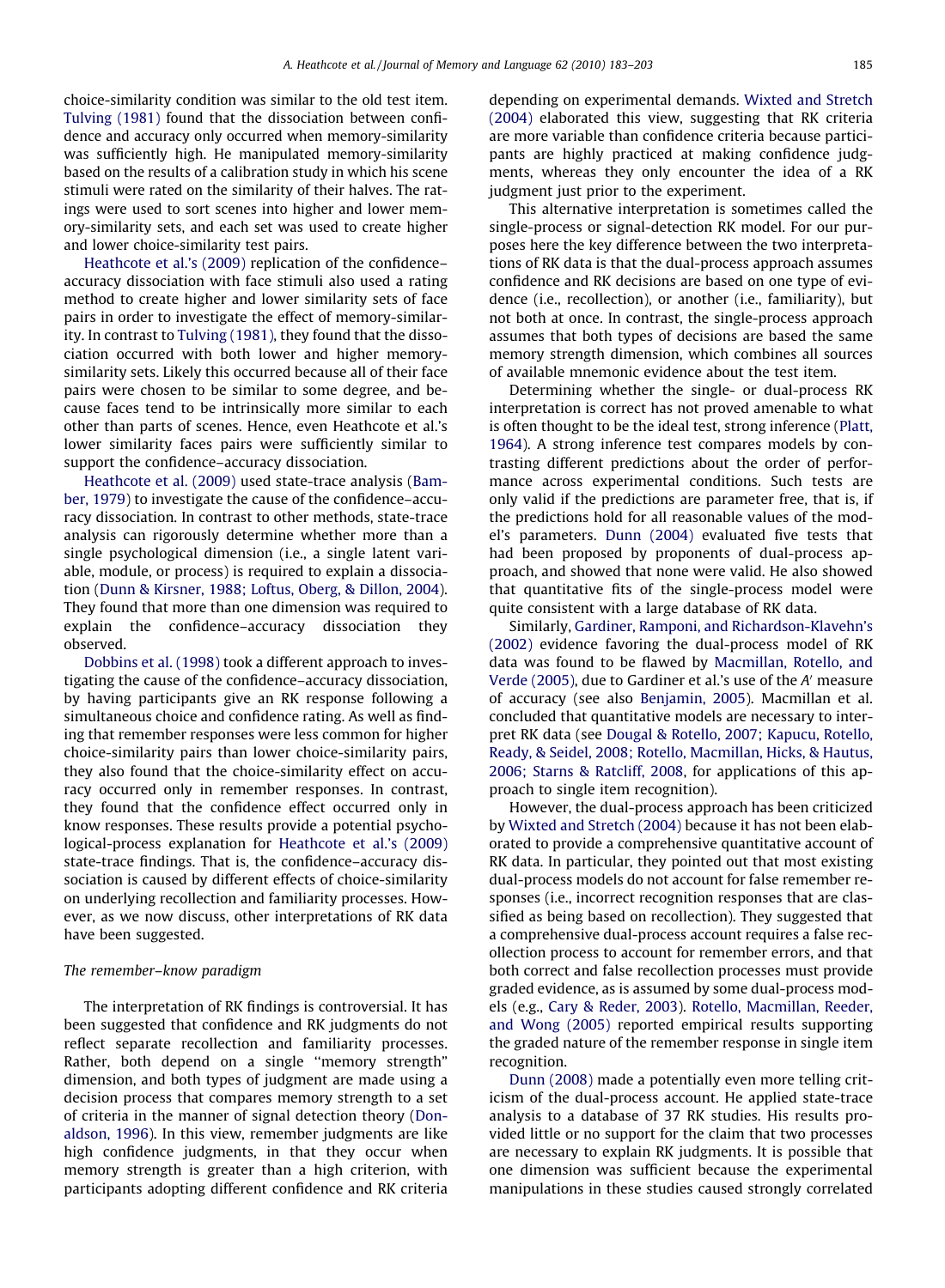changes in recollection and familiarity, despite the fact that was proposed not to be the case in the original interpretations of these results. If such a correlation is sufficiently high, state-trace analysis will indicate that only one dimension is necessary to explain the data.

However, given [Heathcote et al.'s \(2009\)](#page-20-0) finding that more than one dimension is required to explain the confidence–accuracy dissociation they observe, the choice-similarity paradigm appears not to be subject to this problem. We note effects due to more than one dimension in this paradigm do not uniquely support the dual-process account. They could also be explained by a single-process model in which choice-similarity affects different parameters controlling a single memory strength dimension (e.g., its mean and variance). Hence, we examined both single and dual-process accounts of our data, rather than assuming one or the other to be correct.

Our examination of the alternative models is quantitative and comprehensive, in the sense that we fit each type of model to the full array of RK, confidence and 2AFC data (i.e., both correct and false response proportions broken down by both confidence and RK classifications). In order to do so we elaborated two existing accounts of the choice-similarity effect, [Clark's \(1997\)](#page-19-0) single-process model and [Dobbins et al.'s \(1998\)](#page-20-0) dual-process model. The elaborations were along the lines suggested by [Wixted and](#page-20-0) [Stretch \(2004\)](#page-20-0), adding a signal-detection account of RK responses to Clark's model and graded false and correct recollection to Dobbins et al.'s model. We first report the results of our experiment in terms of the confidence, accuracy and remember-response-proportion measures used in the analysis of previous choice-similarity experiments. We then provide details of the base models, and their elaborations, which we denote the single-process remember–know (SPRK) and dual-process remember–know (DPRK) models.

#### Experiment

Face stimuli (105  $\times$  120 pixel black and white bitmaps) were taken from the FERET database ([Phillips, Wechsler,](#page-20-0) [Huang, & Rauss, 1998\)](#page-20-0), which provides faces classified by gender and race (Black, Asian and White). Face images were sorted into 377 pairs and rated on the similarity between pair members by ten first year psychology students using a 5 point scale (1 = very low to  $5$  = very high). The face pairs were then rank ordered within gender and race categories using average similarity ratings. Higher and lower similarity sets, consisting of 150 pairs each, were created by selecting lowest and highest ranked pairs. The two sets were used to manipulate memory-similarity.

We crossed memory-similarity with a three level choice-similarity factor of the same type used by [Tulving](#page-20-0) [\(1981\), Experiment 1\) and Dobbins et al. \(1998\)](#page-20-0). Following their nomenclature, studied test items are denoted A, unstudied (new) test items whose pair mates were studied are denoted by a prime (e.g.,  $B'$  if B was studied), and new test items whose pair mates were never studied are denoted  $X'$ . Hence, the higher choice-similarity condition is denoted A-A'. The other two conditions, which have lower (and equal) choice-similarity, are denoted  $A-B'$  and  $A-X'$ .

 $A$ – $B'$  has the same average match to memory as  $A$ – $A'$ , and  $A-X'$  has a lower average match to memory compared to both  $A-A'$  and  $A-B'$ , as the pair mate of  $X'$  was not studied.

In previous experiments with scenes [\(Dobbins et al.,](#page-20-0) [1998; Tulving, 1981\)](#page-20-0), random assignment was used to create lower choice-similarity test pairs. In contrast, our lower choice-similarity pairs were always made up of faces with different genders (higher choice-similarity pairs made up of faces of the same gender and study lists consisted of faces from only one race with equal numbers of each gender). This was done, in light of the structural similarity between randomly chosen pairs of faces, to insure clearly lower perceptual similarity between test pairs in the  $A-B<sup>o</sup>$ and  $A-X'$  conditions than in the  $A-A'$  condition.

Note that [Heathcote et al. \(2009\)](#page-20-0) performed experiments with a subset of the face stimuli used here and a similar design, except that they paired different race faces rather than different gender faces to create the lower choice-similarity condition, and they omitted the  $A-X$ <sup> $\prime$ </sup> condition (as in [Tulving, 1981,](#page-20-0) Experiment 2). Analyses of accuracy and confidence produced largely the same pattern of results as here, indicating that gender and race related choice-similarity manipulations had similar effects.

#### Method

#### Participants

Participants were 64 introductory psychology students at the University of Newcastle, Australia, who received course credit for participation.

## Apparatus and procedure

Table 1 provides the rating results and details of the gender and race classification for the 300 critical pairs. One member of each critical pair was randomly selected and used to create 15 study lists (2 Asian, 4 Black and 9 White), made up of 10 lower and 10 higher memory-similarity items, half male and half female. Assignment to study lists, and study order was random. One face appeared before, and one after, the critical faces as primacy and recency buffers which were not tested. The buffer

| rabl | π<br>ĸ |  |
|------|--------|--|
|------|--------|--|

| Characteristics of the 300 critical experimental face pairs. |  |  |
|--------------------------------------------------------------|--|--|
|--------------------------------------------------------------|--|--|

| Gender | Race  | Similarity | Mean rating $(\%)$ | Number |
|--------|-------|------------|--------------------|--------|
| Female | Asian | Lower      | 36                 | 10     |
|        |       | Higher     | 60                 | 10     |
|        | Black | Lower      | 37                 | 20     |
|        |       | Higher     | 66                 | 20     |
|        | White | Lower      | 37                 | 45     |
|        |       | Higher     | 60                 | 45     |
| Male   | Asian | Lower      | 31                 | 10     |
|        |       | Higher     | 71                 | 10     |
|        | Black | Lower      | 35                 | 20     |
|        |       | Higher     | 60                 | 20     |
|        | White | Lower      | 37                 | 45     |
|        |       | Higher     | 69                 | 45     |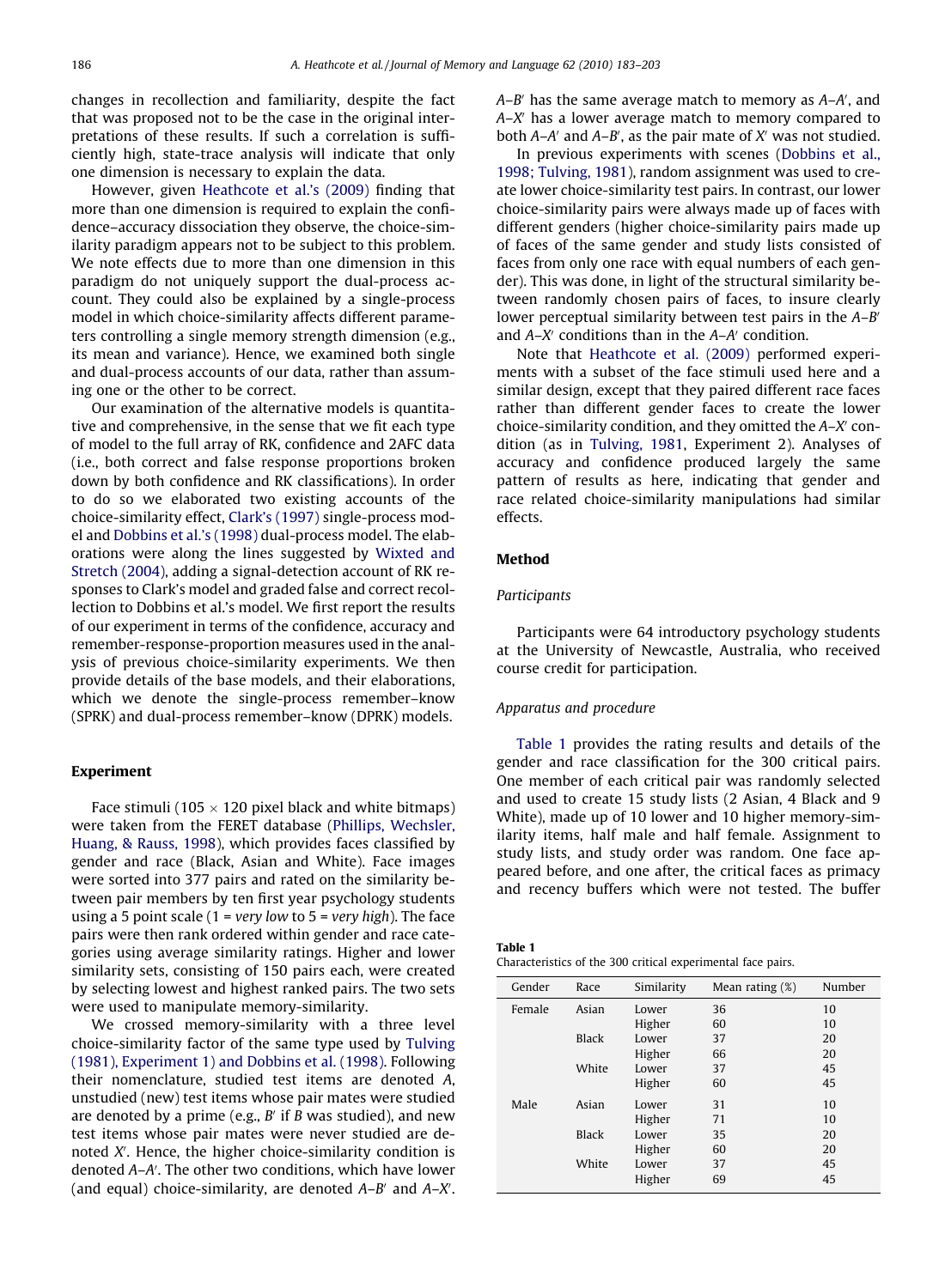faces, and faces used for an initial practice study-test cycle, were drawn from the remaining 77 rated face pairs. Test pairs were presented side-by-side. Test lists had equal numbers of male and female faces. They consisted of 12 pairs, two from each of the six memory- and choice-similarity conditions. Note that the same critical pair was never used twice in a study list. For example, if the pair of items A–B $^{\prime}$  was tested, a test pair containing B (e.g., B–C $^{\prime}$ ) was never tested. Study faces were randomly allocated to choice-similarity conditions, and test pairs were presented in a random order.

An eight button response box, consisting of left and right hand clusters of three keys and a central pair of keys, was used to simultaneously record confidence and accuracy, with the left and right clusters labeled 3, 2, 1 and 1, 2, 3 from left to right. Larger numbers indicated greater confidence, and participants were instructed to make use of all confidence levels. Pressing a button in the left cluster indicated a left test choice, and pressing a button in the right cluster indicated a right choice. The central pair of keys was used to make RK judgments. Participants were instructed to press the left button, labeled remember, if they remembered seeing the face, or particular elements of the face, or the right button, labeled familiar, if the face was familiar but they did not remember the face or any particular elements of the face (these instructions were modeled on [Dobbins et al., 1998\)](#page-20-0). During study, buttons marked 1–3 were used to make face typicality ratings (ranging from  $1 = very$  typical to  $3 = very$  unusual). Study ratings were used to ensure attention to the faces and were not further analyzed.

Each participant was tested on a PC with a 1168  $\times$  856 resolution monitor. The session began with participants reading instructions on the screen at their own pace. During study, faces were displayed one at a time in the middle of the screen for 2 s. After each face appeared, participants were prompted to make a typicality rating. The test phase began immediately after study. In the test phase, face pairs appeared one pair at a time. If no response was made after 6 s, the next face pair was displayed. The experiment lasted less than 1 h.

#### Results

Three participants were excluded from analysis, one because of a computer failure, one because they rarely used the lowest confidence rating and one because they rarely used the highest confidence rating. Linear mixed effects models [\(Bates. D. M., 2005](#page-19-0)) with random subject intercepts were used to obtain population mean estimates and standard errors, and to perform inference. We report the results of these analyses in terms of single degree of freedom tests, and test results where  $p < .05$  are described as reliable.

Note that, as in [Tulving's \(1981\)](#page-20-0) experiment, the crossing of choice and memory-similarity factors is not strictly orthogonal. For high choice-similarity (A-A') pairs, for example, increasing memory-similarity also increases choice-similarity. In the same vein,  $A-B'$  and  $A-X'$  pairs are equated for choice-similarity but differ in memorysimilarity. Hence, the single degree of freedom contrasts that we report are more appropriate than standard ANOVA main effect and interaction tests.

[Fig. 1](#page-5-0) presents population estimates of response proportion results; the percentages of correct and false remember responses and the percentages of accurate remember and know responses. We assumed a binomialprobit error model [\(McCullagh & Nelder, 1989\)](#page-20-0) and used maximum-likelihood estimation to analyze this data. These analyses produced standard normal (Z) test statistics derived from the mixed model parameter estimate variance–covariance matrix. To avoid redundancy we report only the corresponding null-hypothesis probability values.

We also applied the same analysis to overall accuracy (i.e., without dividing responses into remember and know). As overall accuracy is not easily obtained from [Fig. 1,](#page-5-0) we accompany reports of reliable effects in overall accuracy with the corresponding average percentages of correct responses.

#### Remember vs. know response proportions

As was found by [Dobbins et al. \(1998\)](#page-20-0), remember responses were less common when choice-similarity was higher  $(A-A')$  than when it was lower  $(A-B'$  and  $A-X'$ ). These differences were reliable for both correct ( $p = .005$ ) and  $p = .012$  respectively) and false ( $p < .001$  and  $p = .014$ respectively) remember responses. In contrast, the two lower choice-similarity conditions did not differ reliably, although false remember responses were marginally less common in the  $A-X'$  than the  $A-B'$  condition for lower memory-similarity pairs  $(p = .051)$ . Memory-similarity had little effect on the frequency of remember responses, with the exception of a marginally higher overall percentage of correct remember responses for lower compared to higher memory-similarity pairs ( $p = .078$ ).

#### Accuracy

Consistent with [Tulving's \(1981\)](#page-20-0) results, overall accuracy in the  $A-A'$  condition was reliably greater than in the  $A-B'$  condition when memory-similarity was high (86%) vs. 80%,  $p < .001$ ), but not when it was low. In the  $A-B'$  condition, overall accuracy was greater when memory-similarity was high than when it was low (86% vs. 80%,  $p < .001$ ). No other effects of memory-similarity or choice-similarity on overall accuracy approached significance.

Results for our high memory-similarity condition replicated [Dobbins et al. \(1998\)](#page-20-0) in that the accuracy of remember responses was less in the  $A-B'$  condition than in the  $A-$ A' and the A–X' conditions ( $p < .001$  and  $p = .009$  respectively). These effects were not reliable when memory-similarity was lower ( $p = .097$  and  $p = .179$  respectively), although equivalent trends were evident. In contrast to [Dobbins et al. \(1998\),](#page-20-0) the accuracy of know responses was reliably affected by choice-similarity, at least when memory-similarity was higher  $(A-B' < A-A', p = .003,$  and  $A-B' < A-X'$ ,  $p = .012$ ). There was essentially no effect of choice-similarity on the accuracy of know responses when memory-similarity was lower ( $p > .5$  in both cases).

The accuracy of remember responses was also reliably greater for lower than higher memory-similarity pairs in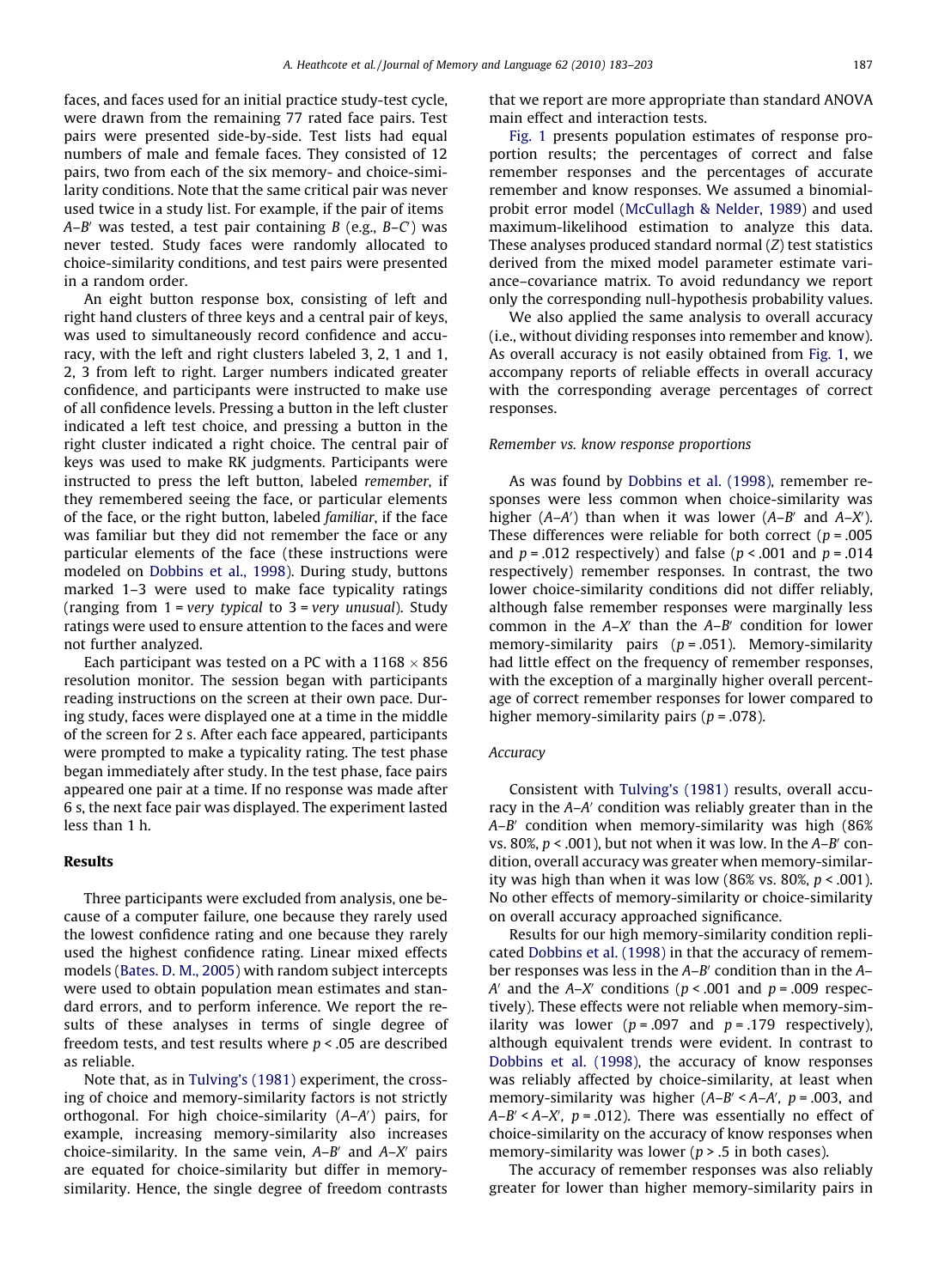<span id="page-5-0"></span>

Fig. 1. Population mean estimates of the proportion of remember responses and accuracy, with 95% confidence intervals derived from the mixed model variance–covariance matrix.

the  $A-B'$  ( $p < .001$ ) and  $A-X'$  ( $p = .013$ ) conditions, but not in the  $A-A'$  condition. For know responses only the difference in the  $A-B'$  condition was reliable ( $p = .031$ ).

#### Confidence

[Fig. 2](#page-6-0) shows confidence results broken down by accuracy and RK response. For ease of interpretation, confidence was transformed to 0–100 scale, which we refer to as a percentage, using 100  $\times$  (r – 1)/2, where r is the 1–3 integer confidence rating. We assumed a Gaussian error model and used restricted maximum-likelihood estimation in the analysis of confidence. Frequentist inferential results for the Gaussian error model (using *t*-statistics) were checked using Bayesian methods, as recommended by [Baa](#page-19-0)[yen, Davidson, and Bates \(2008\)](#page-19-0). Both methods produced the same conclusions and we report null-hypothesis probability values obtained using the latter method.

We also applied the same analysis to overall confidence (i.e., without dividing responses into remember and know). As overall confidence is not easily obtained from [Fig. 2,](#page-6-0) we accompany reports of reliable effects in overall confidence for correct and error responses with the corresponding average percentages of correct responses.

Choice-similarity affected overall confidence in error responses but had no reliable effect on overall confidence in correct responses. For error responses to low memory-similarity pairs, confidence was higher in the  $A-B'$  condition (35%) than in the  $A-A'$  condition (27%,  $p = .002$ ) and the A–X<sup> $\prime$ </sup> condition (30%,  $p = .009$ ). When memory-similarity was high, error response confidence was also higher in  $A-B'$  condition (34%) than in the  $A-A'$  condition (25%,  $p = .001$ ) but not the A–X' condition (33%). Confidence in correct responses was, however, reliably greater when memory-similarity was low than when it was high in both the  $A-B'$  (55% vs. 51%,  $p = .011$ ) and  $A-A'$  (54% vs. 52%,  $p = .04$ ) conditions, but not in the  $A-X<sup>n</sup>$  conditions. Memory-similarity did not have any reliable effects on error response confidence.

Replicating [Dobbins et al. \(1998\),](#page-20-0) no choice-similarity effects were reliable for remember confidence. In contrast, there were reliable effects on know confidence, mainly for errors. Confidence effects for correct responses were restricted to lower memory-similarity pairs, with  $A-B'$  confidence reliably lower than  $A-A'(p=.005)$  and  $A-X'(p=.03)$ confidence. For error responses, confidence in the  $A-B$ <sup>'</sup> condition was reliably greater than confidence in the  $A-A'$  condition. This was true for both lower and higher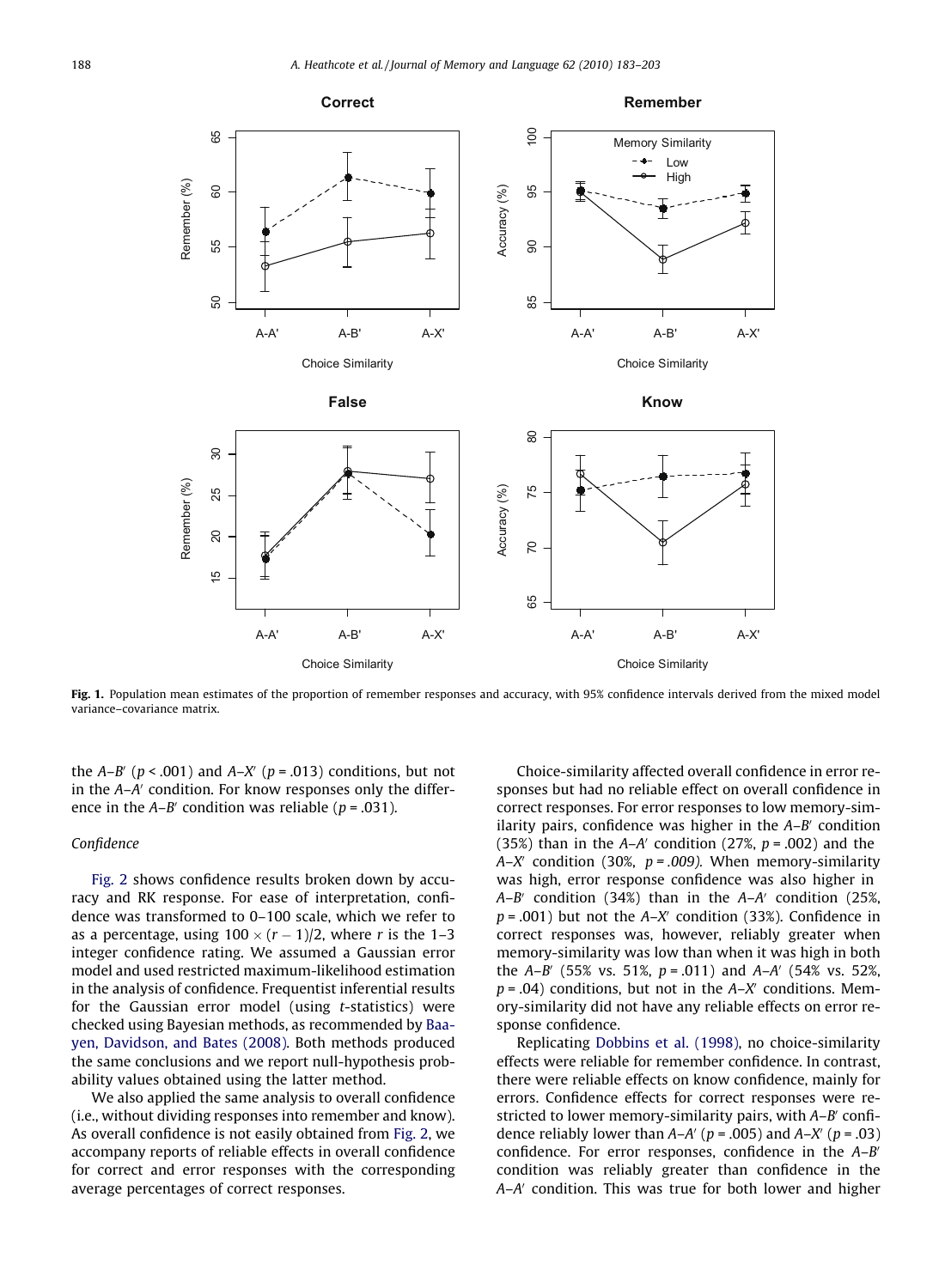<span id="page-6-0"></span>

Fig. 2. Population mean estimates of confidence broken down by accuracy and remember-know, with 95% confidence intervals derived from the mixed model variance–covariance matrix.

memory-similarity pairs ( $p = .013$  and  $p = .001$ , respectively).  $A-B'$  confidence was reliably greater than  $A-X'$  confidence for lower ( $p = .03$ ) but not higher ( $p = .73$ ) memorysimilarity pairs. Memory-similarity had only one reliable effect, greater confidence for remember responses to low than high memory-similarity pairs in the  $A-B'$  condition  $(p=.02)$ .

# Discussion

We largely replicated effects related to the proportion of remember responses reported by [Dobbins et al. \(1998\)](#page-20-0). Remember responses were less common when choice-similarity was higher  $(A-A')$  than when it was lower  $(A-B'$  and  $A$ – $X'$ ). We also found that memory-similarity did not have a reliable effect on the proportion of remember responses (note that Dobbins et al. did not manipulate memory-similarity). Our accuracy results differed from those of Dobbins et al. in that the  $A-B'$  condition had lower accuracy than the  $A-A'$  and  $A-X'$  conditions for both remember and know responses, at least when memory-similarity was higher. In contrast, they found a reliable effect on accuracy only for remember responses. They also found that accuracy was greater in the  $A-X<sup>1</sup>$  condition than the other two conditions, as did [Tulving \(1981\),](#page-20-0) whereas accuracy was approximately equivalent in the  $A-A'$  and  $A-X'$ conditions in our experiment.

Our confidence results replicated some aspects of [Tulving's \(1981\) and Dobbins et al.'s \(1998\)](#page-20-0) results, but not others. Like Dobbins et al. we found that choice-similarity effects on confidence were only evident for know responses. In our case the confidence effect was most evident for false know responses (i.e., incorrect recognition responses that are classified as being based on familiarity), with lower confidence when choice-similarity was higher  $(A-A')$  than when it was lower  $(A-B'$  and  $A-X'$ ). For correct know responses our confidence effects were much weaker, and unexpectedly there was a small but reliable reversal of the usual finding for the low memory-similarity condition, with lower confidence in the  $A-B'$  condition than the  $A-A'$ and A–X<sup>'</sup> conditions. Like Dobbins et al. we also found weaker overall effects of choice-similarity on error than correct responses, although they did report significantly less confidence in the  $A-A<sub>1</sub>$  condition than the  $A-B<sub>1</sub>$  condition for correct responses, whereas we did not find this difference to be reliable. Similarly, our confidence effects were weaker than those reported by [Tulving \(1981\).](#page-20-0)

In summary, we replicated with faces many of the previous findings with scene stimuli ([Dobbins et al., 1998;](#page-20-0)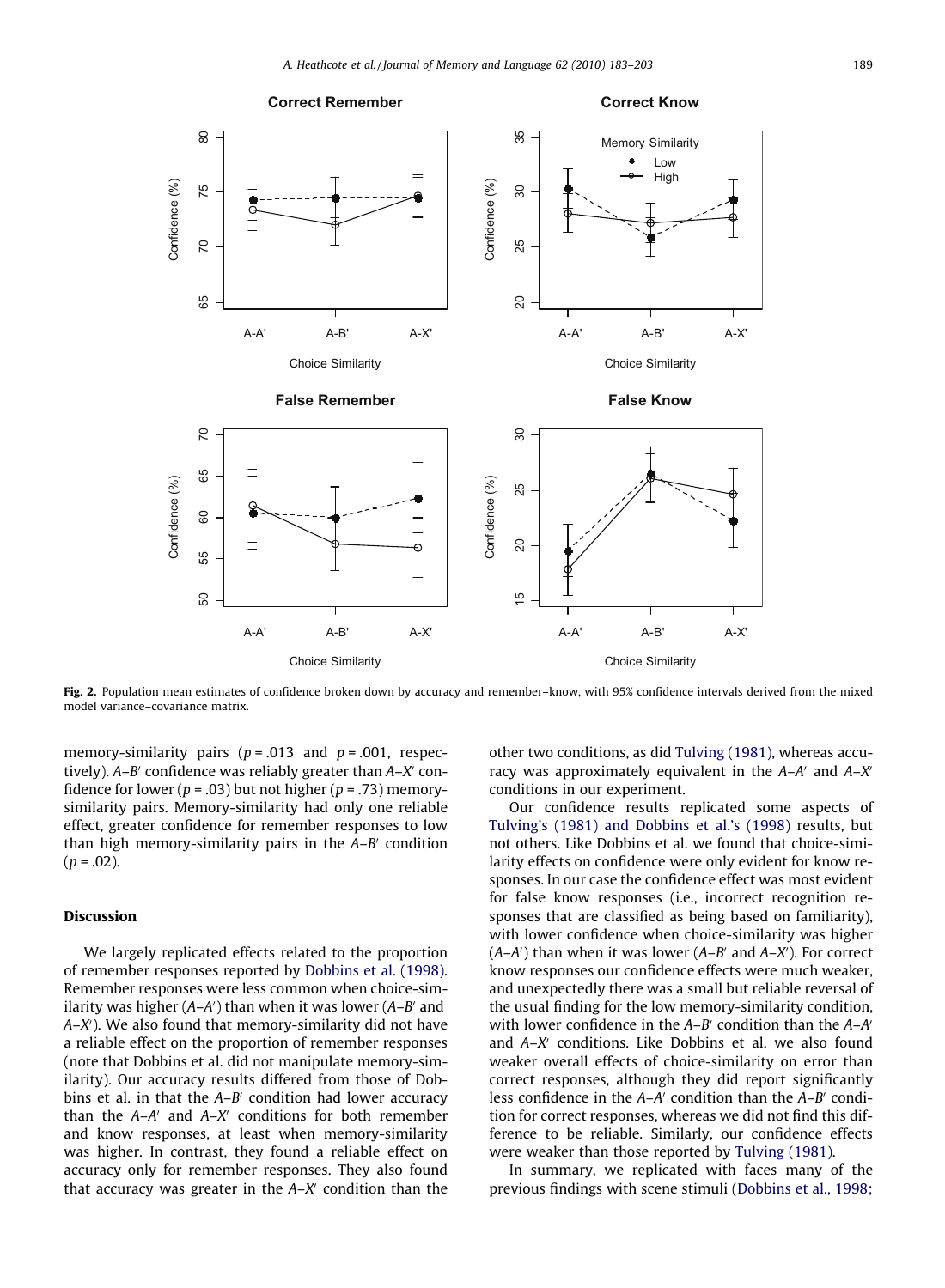<span id="page-7-0"></span>[Tulving, 1981\)](#page-20-0), but there was also some divergence of results. This divergence brings into question the generality of the conclusions which we draw from the model analyses of our data reported in the next section. Fortunately, Dobbins et al. provided their results aggregated over participants ([Table 3,](#page-13-0) p. 1311) in sufficient detail for us to fit our models. In order to address the question of generality, following the model analysis of our data we report the results of fitting versions of these models to their aggregate data.

#### Modeling

[Clark \(1997\)](#page-19-0) showed his single-process model produces correct predictions for [Tulving's \(1981\)](#page-20-0) accuracy and confidence data in an ordinal sense. [Dobbins et al.'s \(1998\)](#page-20-0) dualprocess model was in the main specified verbally. Neither theory has been tested, nor compared, in a comprehensive and quantitative manner. We first describe these models, and then describe elaborations enabling them to be applied to our paradigm. We then illustrate the elaborations by reporting the results of fitting a version of each type of model to our data. Next, we describe how we selected amongst different versions of each model type, and how we compared between types. Finally, we show that the models favored in our data also apply to Dobbins et al.'s data on memory for scenes. We conclude that the selected models provide a coherent overall account that requires only changes in the values of the same set of parameters to accommodate differences in stimulus type and experimental methodology.

#### [Clark's \(1997\)](#page-19-0) model

In [Clark's \(1997\)](#page-19-0) model, 2AFC decisions are based on evidence obtained by subtracting the old test item's match to memory from the new test item's match. Choices are determined by the sign of the difference, and confidence by how far the difference is from zero, relative to a set of symmetric confidence criteria arrayed around zero. The MINERVA 2 memory model ([Hintzman, 1988\)](#page-20-0) and arguably many other quantitative memory models (see [Clark](#page-20-0) [& Gronlund, 1996](#page-20-0)) predict that higher choice-similarity increases the correlation between the two matches. The variance of the difference between two random variables,  $Var(X - Y)$ , decreases as their correlation, and hence their covariance,  $Cov(X, Y)$ , increases:  $Var(X - Y) = Var(X) +$  $Var(Y) - 2 \times Cov(X, Y)$ . Therefore, higher choice-similarity decreases the variance of the evidence (match difference) distribution. The decrease in variance increases accuracy, because it is less likely that the evidence falls on the wrong side of zero, but decreases confidence, because it is less likely that the evidence will be extreme enough to exceed the higher confidence criteria. Fig. 3 provides an example of the evidence distributions predicted by Clark's model.

[Clark's \(1997\)](#page-19-0) model predicts a number of equalities and inequalities among the standard deviations (s) and means  $(d')$  of the evidence distributions in Fig. 3. Given  $X'$ and  $B'$  items should be equally uncorrelated with  $A$  items,  $A-B'$  and  $A-X'$  conditions will have equal standard devia-



Fig. 3. Evidence distributions (old test item memory strength minus new test item memory strength) for [Clark's \(1997\)](#page-19-0) model. Criteria for low/ medium/high confidence responses are indicated by vertical dotted lines. The criteria are symmetric around zero. Evidence values less than zero result in an incorrect response and evidence values greater than zero result in a correct response.

tions, which are greater than the standard deviation in the  $A-A'$  condition.

$$
s(A-A') < s(A-B') = s(A-X') \tag{1}
$$

The mean match to memory depends on the similarity between the test item and memory traces. All old test items have the same mean match, which is greater than the mean match for any new item, because of a strong match to the memory trace established when the old item was studied. Amongst new items,  $A'$  and  $B'$  items have an equal mean match, due to their similarity to the memory trace of their pair mate (A and B respectively), whereas  $X'$ items have a lower match, because they are not specifically similar to the memory traces of any particular test item.

$$
d'(A-A') = d'(A-B') < d'(A-X')
$$
 (2)

#### [Dobbins et al.'s \(1998\)](#page-20-0) model

[Dobbins et al. \(1998\)](#page-20-0) proposed an explanation of their RK findings based on the dual-process theories of [Jacoby](#page-20-0) [\(1991\)](#page-20-0) and [Yonelinas \(1994\)](#page-20-0). Know responses are assumed to be based on a continuous familiarity dimension. Remember responses are the result of a discrete state of awareness, although Dobbins et al. suggest, following [Don](#page-20-0)[aldson \(1996\)](#page-20-0), that this discrete state might be the result of a threshold placed on an underlying continuous recollection process. Jacoby's emphasis on the importance of recollection in strategic responding motivated the idea that participants make a remember response if only one test item causes recollection (i.e., when the result of recollection is unambiguous). A know response and confidence rating based on familiarity are made if neither or both test items cause recollection. That is, recollection is disregarded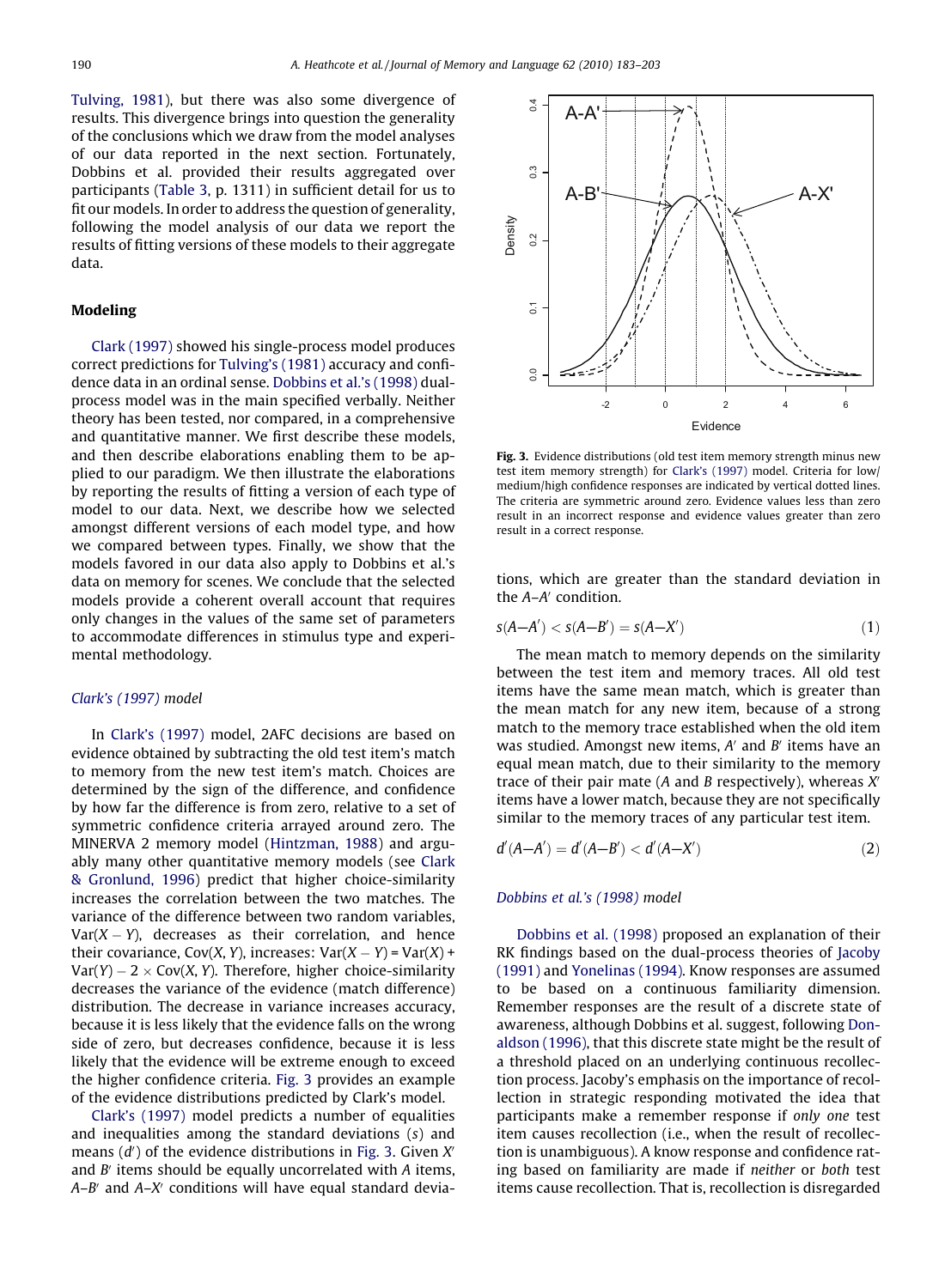<span id="page-8-0"></span>altogether if it is conflicting (i.e., if both test items produce a recollection when the participant knows only one was studied).

[Dobbins et al. \(1998\)](#page-20-0) suggested that choice-similarity causes an increase in the probability of recollection, both for target (old) test items  $(p_T)$  and unstudied (new) test items  $(p_1)$ , which in turn results in a decrease of the probability of a remember response, due to an increased incidence of conflicting recollections. They also suggested that false recollection does not occur in the  $A-X'$  condition because  $X<sup>1</sup>$  items are not specifically similar to any studied item. To account for the small but non-zero incidence of false recollection in the  $A-X'$  condition, they introduced a guessing parameter into their model. Guessing was assumed to occur equally often in each experimental condition and to result in responses that are equally likely to be correct or incorrect and equally likely to have any level of confidence.

[Dobbins et al. \(1998\)](#page-20-0) considered the idea that the probability of a decision based on either correct recollection  $(p<sub>C</sub>)$ , or false recollection  $(p<sub>F</sub>)$ , can be derived from the statistically independent probabilities of recollection for each test item (i.e.,  $p_T$  and  $p_L$ ). However, they rejected this idea because they did not think independence between target and new test items was plausible when choice-similarity is high. In light of this conclusion, we chose to directly estimate the probabilities that recognition decisions were based on either correct recollection  $(p_C)$  or false recollection  $(p_F)$ , rather than make any assumptions about how these probabilities are related to individual target and new item recollection probabilities. The cost of this strategy is a proliferation in the number of estimated parameters, raising the possibility that the DPRK model might ''over-fit" the data. Over-fitting occurs when a model provides a good fit by accommodating not only the systematic structure in the data but also the effects of measurement error. Over-fitting has the important practical consequence of poor prediction of new data, as measurement error will be different in new data.

One method of addressing over-fitting is to incorporate parameter constraints based on a model's psychological interpretation. Although [Dobbins et al.'s \(1998\)](#page-20-0) model lacks the precise constraints discussed previously for [Clark's \(1997\)](#page-19-0) model, several possibilities are arguable. First, as already discussed, decisions based on false recollection may be unlikely in the  $A-X<sup>r</sup>$  condition, and so  $p<sub>F</sub>$ can be fixed at zero in this condition. Second, if high choice-similarity causes false recollection for the new test item to always be accompanied by a correct recollection for the old test item, no recognition decisions will be based on false recollection in the A–A' condition ( $p_F = 0$ ). Together, these constraints suggest that only the  $A-B'$  condition should have non-zero estimates of  $p_F$ :

$$
0 = p_{F}(A - X') = p_{F}(A - A') < p_{F}(A - B') \tag{3}
$$

The second set of constraint relates to the distribution of difference in familiarity between old and new items. The familiarity difference distribution is assumed to be the basis for know decisions, in much the same way that match difference distributions are the basis of responding in [Clark's \(1997\)](#page-19-0) model. [Dobbins et al. \(1998\)](#page-20-0) pointed out that their finding of equal accuracy for know judgments may be explained if ''targets and distracters are assumed to have equal strength" (p. 1312). If the familiarity difference distributions for the  $A-A'$  and  $A-B'$  conditions differ in variance, as predicted by [Clark's \(1997\)](#page-19-0) model, this explanation would not hold. However, it does hold for an equal variance model, which is also consistent with the assumption made about familiarity in [Yonelinas's \(1994\)](#page-20-0) dual-process model. Hence, familiarity differences in the  $A-A'$  and  $A-B'$  conditions might be modeled by Gaussian distributions with the same mean and variance.

Given these assumptions it is also plausible that the familiarity difference distribution in the  $A-X'$  condition has the same variance as the other conditions. However, it will have a higher mean, as the new  $(X')$  items in this condition should be less familiar than the new items in the other conditions because they are not specifically similar to any studied item. Stated formally in terms of the mean  $(d')$  and standard deviation  $(s)$  of the familiarity difference distribution, these constraints are:

$$
d'(A-A') = d'(A-B') < d'(A-X')
$$
 (4)

$$
s(A-A') = s(A-B') = s(A-X')
$$
 (5)

In order to fix the scale for familiarity the usual convention (without loss of generality) is to fix  $s = 1$  in one condition. Given  $(5)$  this implies  $s = 1$  in all conditions.

### The DPRK model

[Fig. 4](#page-9-0) displays the participant averages of the 72 response proportions (i.e., 12 response types in each of 6 experimental conditions) to which models were fit. If we adopt [Yonelinas's \(1994\)](#page-20-0) assumption that recollectionbased responding always results in the highest confidence rating, lower confidence remember responses will occur only due to guessing. The result is a constant remember response probability for lower confidence responses. As is evident in [Fig. 4,](#page-9-0) this model's fit will be very poor as the frequency of correct medium (i.e., rating 2) confidence recollection responses is quite high.

To avoid these poor fits, we elaborated [Dobbins et al.'s](#page-20-0) [\(1998\)](#page-20-0) model by assuming that, when it occurs, recollection has a continuously varying strength. Note that, in this view (originally suggested as a possibility by [Yonelinas,](#page-20-0) [1994,](#page-20-0) p. 1352), recollection is still a threshold process in that it can sometimes completely fail to provide any information (see [Parks & Yonelinas, 2009,](#page-20-0) for recent evidence on this issue). Hence, as pointed out by Dobbins et al. (their Footnote [2\)](#page-12-0), even if the strength of successful recollection is continuous, the success or failure of recollection still results in distinguishable cognitive states, which can be used determine what information contributes to a recognition decision. Hence, our elaboration remains consistent with Dobbin's et al.'s model of the choice-similarity effect, and differs from other proposals that recollection is not a threshold process but rather always provides continuously varying mnemonic information (e.g., [Wixted, 2007\)](#page-20-0).

In particular, the DPRK model assumes recollection, when it occurs, is characterized by separate, but equal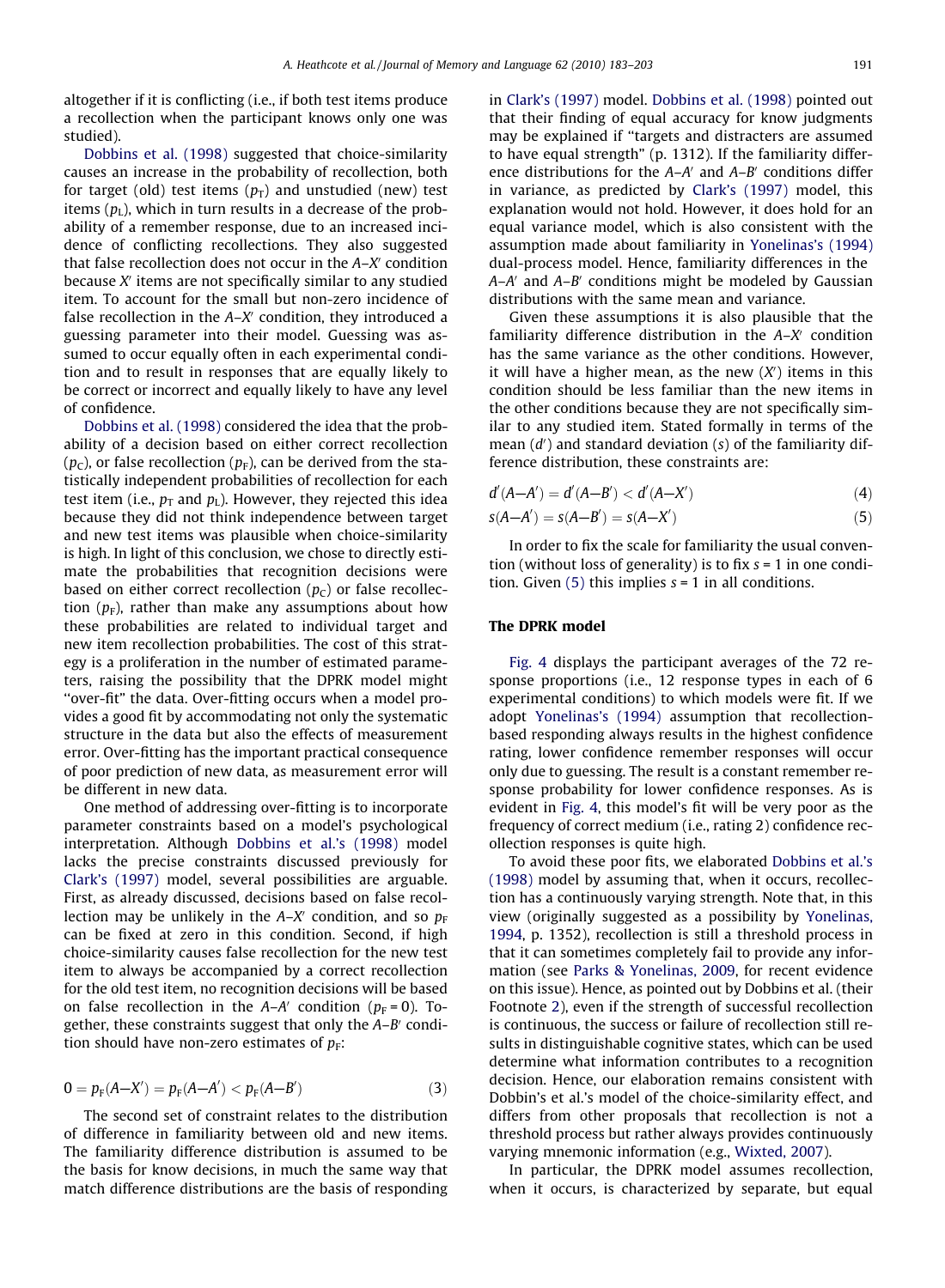<span id="page-9-0"></span>

Fig. 4. Average proportions of remember and know responses (triangle symbols) with 95% confidence intervals and average fits (lines with solid points) of the 17 parameter DPRK model (see [Table 2](#page-11-0)). Each panel gives results for one of the six experimental conditions. The x-axes specify rating of confidence, ranging from high [\(3\)](#page-8-0) to low [\(1\)](#page-7-0) for correct and error responses, with know results displaced slightly to the left and remember to the right in order to avoid overlap. Confidence intervals were calculated using 100,000 bootstrap replications [\(Efron & Tibshirani, 1993\)](#page-20-0). Each replication was the average over participants of samples from binomial distributions for each participant,  $B(p, n)$ , where p and n are the observed proportion and number of trials for each participant.

variance, Gaussian distributions of true and false recollection strength. Recollection strength determines recollection confidence in the manner of signal detection theory, using the same criteria as for familiarity based confidence judgments. We note that, formally, [Yonelinas's \(1994\)](#page-20-0) model is a special case of the DPRK model, occurring when the recollection means are large, in which case the entire recollection distribution falls above the upper confidence criterion, and so all recollection based decisions are always made with high confidence.

[Fig. 5](#page-10-0) provides a schematic illustration of the DPRK model. On each trial, participants attempt recollection for both test items. Recollection is either unsuccessful or successful, and if successful it results in recollection strength

values with a unit variance Gaussian distribution with mean  $m_c$  for correct recollection ([Fig. 5](#page-10-0)a) and mean  $m_F$ for false recollection [\(Fig. 5b](#page-10-0)). [Fig. 5](#page-10-0) illustrates the case, which we found to apply to our data, where correct recollection strength is on average greater than false recollection strength (i.e.,  $m_C > m_F$ ). If both or neither test item causes recollection the recognition decision and confidence are determined by the difference in their familiarities, and a know response is made. The DPRK model assumes that the familiarity difference distribution has a unit variance Gaussian distribution with mean  $d'_F$ [\(Fig. 5](#page-10-0)c). As in [Clark's \(1997\)](#page-19-0) model, positive values indicate a correct response and confidence criteria are symmetric around zero.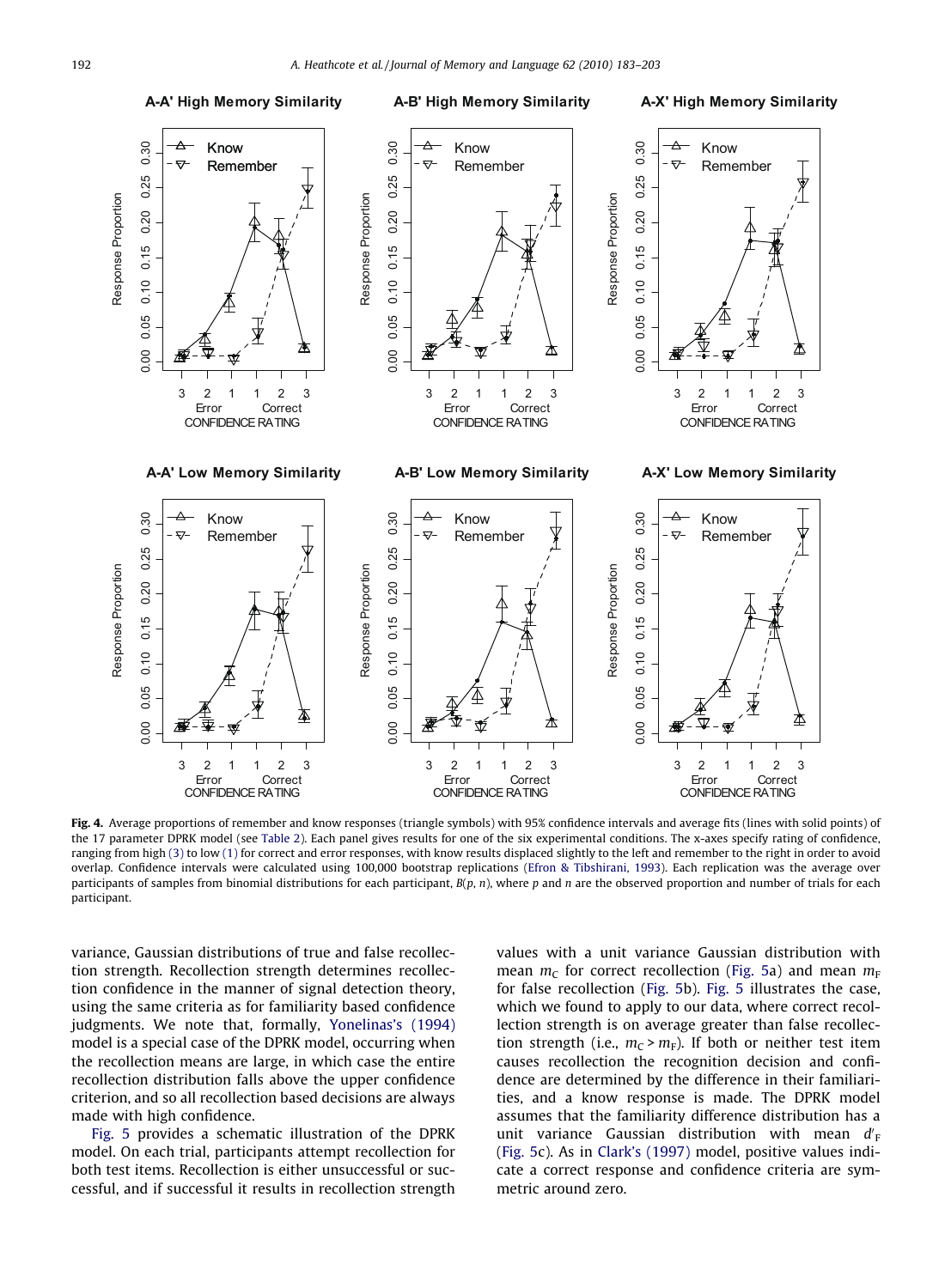<span id="page-10-0"></span>

Fig. 5. The three strength distributions constituting the DPRK model, for (a) correct and (b) false recollection and (c) correct and false know responses. The distribution in (a) has mean  $m_c$  and the distribution in (b) has mean  $m_F$ . Proportions of each type of confidence response are shown by the shaded areas under each distribution.

Fig. 5 shows the proportions of confidence ratings of each type by shaded areas under the distribution functions, with heavier shading indicating greater confidence. The areas of the six shaded regions in Fig. 5c determine the proportions of correct and false know responses at each level of confidence. The same positive criteria used to determine familiarity based confidence are also used to determine recollection confidence. The areas of the three shaded regions in Fig. 5a determine the proportions of different confidence responses for correct recollections, and the areas of the three shaded regions in Fig. 5b determine the proportions of different confidence responses for false recollections.

We fit the DPRK model, subject to the equality constraints in [\(3\)–\(5\),](#page-8-0) to each participant's data separately. We used the degree to which the resulting model's parameters respected the inequality constraints in  $(3)-(5)$  as a test of the plausibility of the model. The fit of this 17 parameter model, given the data have 66 degrees of freedom, was excellent, and it captures all of the systematic trends evident in [Figs. 1 and 2.](#page-5-0) [Table 2](#page-11-0) gives the median parameter estimates over participants, and also the parameter estimates for a fit of this model to the data aggregated over participants. The model has a guessing parameter and six correct remember probability parameters  $(p<sub>C</sub>)$ , one for each experimental condition. It has two false recollection probability parameters  $(p_F)$ , for  $A-B'$  choices in the low

and high similarity conditions. As predicted by the inequality in [\(3\),](#page-8-0) these estimates, although small, are greater than zero.

Four parameters specify mean familiarity differences, one for the  $A-A'$  and  $A-B'$  conditions, and one for the  $A X<sup>o</sup>$  condition, with separate estimates for the low and high memory-similarity conditions. As predicted by the inequality in [\(4\),](#page-8-0) the median estimates in [Table 2](#page-11-0) were greater in the  $A-X'$  condition than in the other conditions, although this was true for only a small majority (55%) of individual participants. A further two parameters specify mean false and correct recollection strengths, and the remaining two parameters are the criteria dividing low and medium confidence responses and medium and high confidence responses. The lower mean for the false recollection distribution allows the model to accommodate the slightly elevated rates of medium (i.e., rating 2) confidence false recollection responses in the  $A-B'$  condition evident in [Fig. 4](#page-9-0).

Note that the means of the recollection strength distributions, although much larger than the means of the familiarity distributions, are inconsistent with [Yonelinas's](#page-20-0) [\(1994\)](#page-20-0) model in which recollection always results in a high confidence response. In particular, the estimates in [Table 2](#page-11-0) indicate that high confidence responses are given for only around 25% of false recollections and 65% of correct recollections.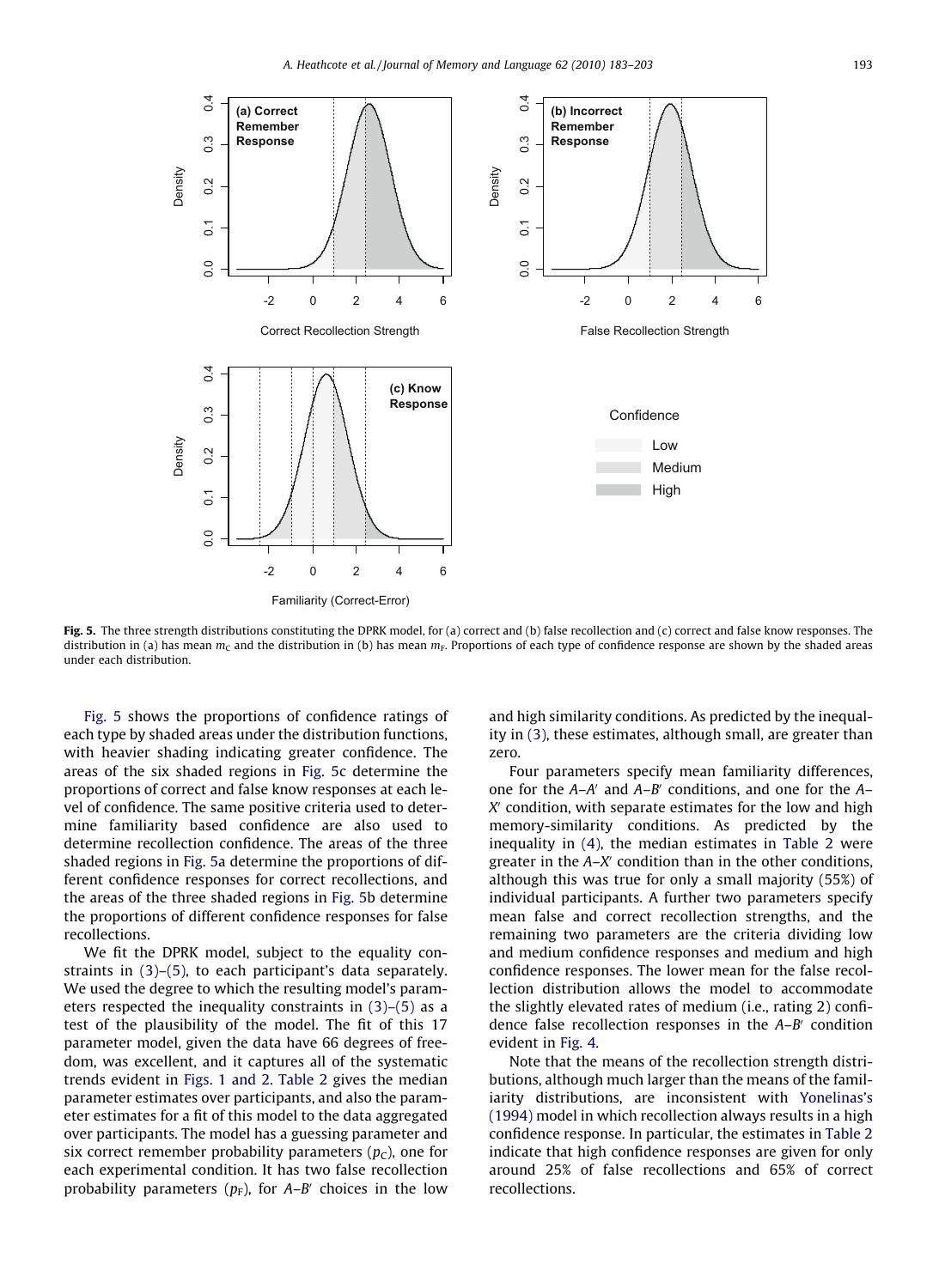#### <span id="page-11-0"></span>Table 2

Median parameter estimates from fits of the 17 parameter DPRK to participant data, with parameter estimates from fits to aggregated data in brackets. Note that the zero false remember probability values in the table are fixed and not estimated.

|                                                                                           | Higher memory-similarity                                             |                                    | Lower memory-similarity |                                                                      |                                    |                                  |
|-------------------------------------------------------------------------------------------|----------------------------------------------------------------------|------------------------------------|-------------------------|----------------------------------------------------------------------|------------------------------------|----------------------------------|
|                                                                                           | $A - A'$                                                             | $A - B'$                           | $A - X'$                | $A - A'$                                                             | $A - B'$                           | $A-X'$                           |
| Correct remember probability<br>False remember probability<br>Mean familiarity difference | .46(.47)                                                             | .47(.46)<br>.031(.039)<br>.64(.63) | .51(.50)<br>.71(.67)    | .50(.50)                                                             | .53(.55)<br>.015(.016)<br>.75(.69) | .54(.54)<br>$\bf{0}$<br>.83(.71) |
| Mean recollection strength<br>Confidence criteria                                         | False = $2.1(1.9)$ correct = $3.3(2.9)$<br>Low/medium = $1.02$ (.97) |                                    |                         | Guessing probability = $.04$ ( $.04$ )<br>Medium/high = $2.97(2.44)$ |                                    |                                  |

#### The SPRK model

We extended [Clark's \(1997\)](#page-19-0) theory to address our RK data by adopting both [Donaldson's \(1996\)](#page-20-0) idea that RK judgments are based on a criterion placed on the same dimension used to make confidence judgments (i.e., the match difference distribution in Clark's model), and [Wix](#page-20-0)[ted and Stretch's \(2004\)](#page-20-0) idea that this RK criterion varies from trial to trail. The resulting SPRK model assumes that RK criterion has a normal distribution,  $N(c, \sigma^2)$ , with mean  $c$  and standard deviation  $\sigma$ . Hence, the SPRK model differs from Clark's model depicted in [Fig. 3](#page-7-0) through the addition of a single noisy RK criterion. We describe the technical details of how response probability predictions were derived for the SPRK model in Appendix to this paper.

We fit a version of the SPRK model incorporating the equality constraints in [\(1\) and \(2\)](#page-7-0) to each participant's data separately. The fit of this 12 parameter model was excellent, as shown in [Fig. 6.](#page-13-0) [Table 3](#page-13-0) gives the median parameter estimates over participants, and also the parameter estimates for a fit of this model to the data aggregated over participants. Four parameters determined mean memory strength  $(d')$ , one for both the  $A-A'$  and  $A-B'$  conditions and one for the  $A-X'$  condition for each level of memorysimilarity. As predicted by the inequality in [\(2\),](#page-7-0) the median estimates of  $d'$  in [Table 3](#page-13-0) were greater in the  $A-X'$  condition than the  $A-A'$  and  $A-B'$  conditions, and this was also true for 63% of individual participants.

Four parameters determine the standard deviation of memory strength  $(s)$ : one for both the  $A-B'$  and  $A-X'$  conditions and one for the  $A-A'$  condition for each level of memory-similarity. Note that only three of these parameters are estimated to fit the data as (without loss of generality) the high memory-similarity  $A-A'$  standard deviation was set to one to fix the scale on which memory strength is measured. As predicted by the inequality in [\(1\)](#page-7-0), the median estimates of  $s$  in [Table 3](#page-13-0) were less in the  $A-A'$  condition than in the  $A-B'$  and  $A-X'$  conditions, and this was also true for 62% of individual participants.

Two parameters determine confidence criteria, and one determines the RK criterion, with a further parameter for the standard deviation (SD) of the RK criterion. The latter parameter, in [Table 3](#page-13-0), indicates that the level of RK criterion variability is only 20% (i.e., .45<sup>2</sup>) of the level of memory strength variability. Consequently the correlation between memory strength and the RK decision variable is quite high  $(r \approx .9)$ . Finally, the SPRK model incorporates the same type of guessing parameter as the DPRK model, with both models estimating a similar low level of guessing.

#### Model selection

We tested the equality assumptions (1)–(5) underlying the versions of the DPRK and SPRK models just discussed by comparing these models with alternative DPRK and SPRK models that made different assumptions. In this section we describe the alternative models and the methods by which we selected the best model. Our model selection methodology is largely taken from [Busemeyer and Wang](#page-19-0) [\(2000\) and Wasserman \(2000\)](#page-19-0). The reader is referred to these papers for details, but to make our treatment selfcontained we provide a summery here.

The first step in model selection is to determine the degree to which a model misfits the data. The deviance statistic is the appropriate misfit measure for our data, which consists of the number of responses  $(n)$  in each of the  $i = 1...6$  experimental conditions  $(A-A', A-B'$  and  $A-X'$  for both low and high memory-similarity) and  $j = 1...12$  response types (correct/error  $\times$  remember/know  $\times$  low/ medium/high confidence):

$$
D = -2 \sum_{i=1}^{6} \sum_{j=1}^{12} \log (Pr_{ij}(n_{ij}|\theta))
$$
 (6)

 $Pr_{ii}$ ) is the probability of a response in condition *i* of type *j* given by a model with parameter vector  $\theta$  of length  $p$ , where  $\theta$  is chosen to minimize the deviance (i.e., maximum-likelihood estimation). Deviance has an asymptotically (i.e., in the large sample limit)  $\chi^2$  distribution, with larger values indicating greater misfit.

All models were fit by searching for parameter values that minimize the model's deviance. However, simply picking the model with the smallest deviance is misleading. For example, when the models being compared are nested (i.e., one model is a simpler version of the other because of restrictions on its parameter values) the more complex model always has a lesser or equal deviance compared to the simpler model. This occurs even when the simpler model is the true (i.e., data generating) model. One approach to these problems is to select a more complex model with  $p$  estimated parameters over a simpler nested model with q estimated parameters  $(q < p)$  if the decrease in deviance is significant relative to a  $\chi^2(p-q)$  distribution. This approach is limited to the comparison of nested models, and, in any case, is known to pick overly simple models when sample size, and hence power, is low. Conversely, when sample size is large it picks overly complex models.

An alternative approach, which is not limited to nested models, is to pick the model which minimizes an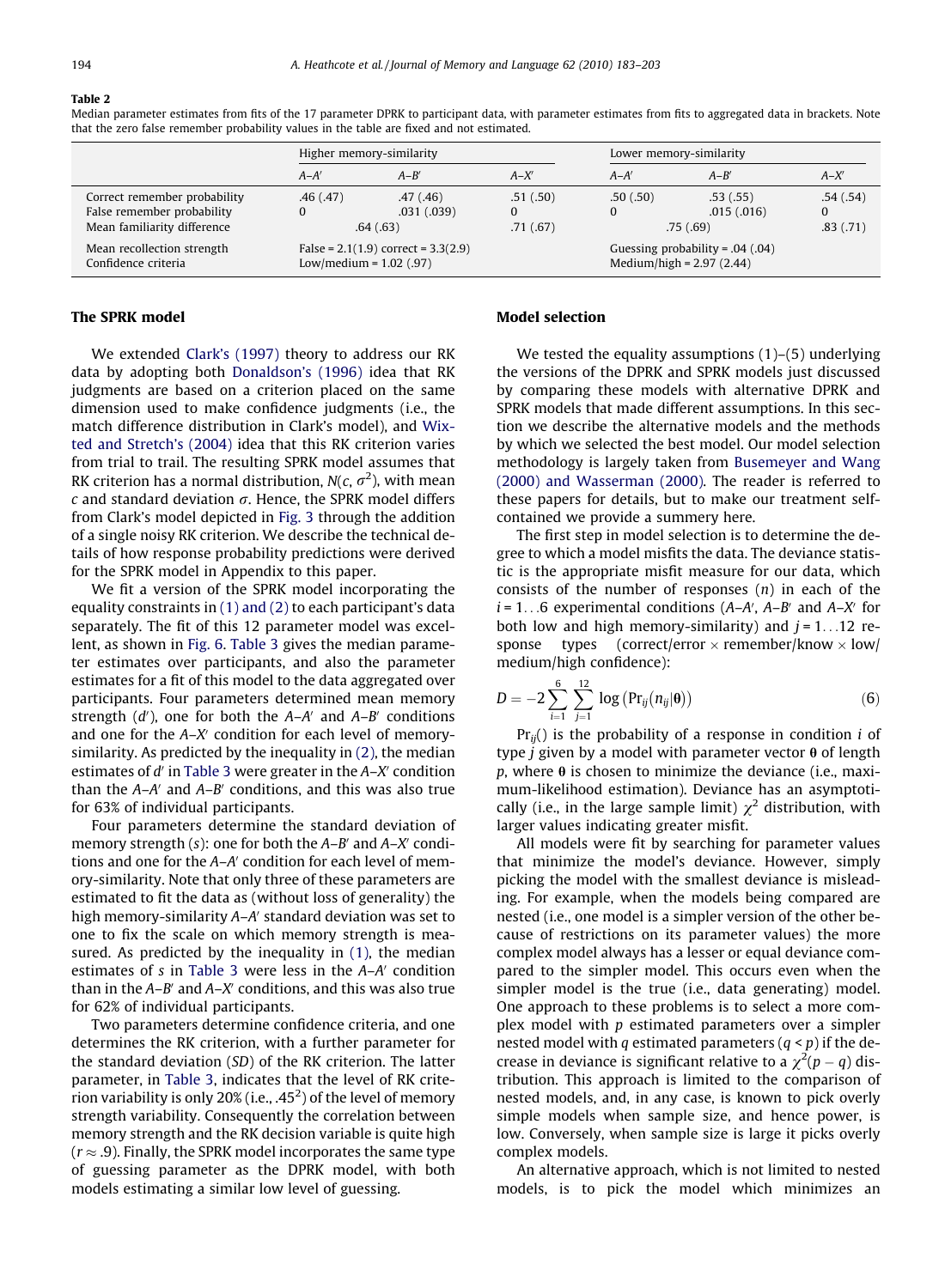<span id="page-12-0"></span>information criterion. The most commonly used types are the Akaike Information Criterion (AIC) and the Bayesian Information Criterion (BIC). Both add to the deviance a penalty for complexity that is proportional to the number of estimated parameters (i.e., models with a larger number of parameters suffer a larger penalty). We focus here on BIC, as our conclusions were the same when we used AIC.<sup>2</sup> Given a model fit to a total of N responses ( $N = 72$  for our data), BIC imposes the following penalty BIC:

$$
P \times \ln(N) \tag{7}
$$

BIC is designed to select the most probable model amongst a set of models. For a set of models  $i = 1$ ... K with BIC values  $BIC<sub>i</sub>$ , the probability that a given model is the true model is:

$$
p_i = \frac{e^{-B|C_i/2}}{\sum_{i=1}^{K} e^{-B|C_i/2}}\tag{8}
$$

We describe this probability as  $p_{\text{BIC}}$  and use it to test observed differences in BIC.

# DPRK models

[Fig. 7](#page-14-0) compares three versions of the DPRK model with the ordinate giving their deviance and BIC. Different models are indicated by labels on the abscissa corresponding to their number of estimated parameters. Each bar represents average participant results for one version of a model. The dark gray portion of the bar indicates deviance and the light gray portion of the bar represents the complexity penalty imposed by BIC. When comparing models the best fitting model has the lowest dark gray section and the best model according to BIC has the lowest bar overall.

[Fig. 7](#page-14-0) provides results for three versions of the DPRK model. The most complex version has 21 parameters, as it imposes only the two most basic restrictions on parameters as a function of choice-similarity: the equal variance assumption (5) and a zero false recollection probability in the  $A-X'$  condition, as suggested by [Dobbins et al. \(1998\)](#page-20-0). We examined even more complex models relaxing these constraints, but none reduced misfit much and all led to large increases in AIC and BIC. The 21 parameter model has 4 extra parameters relative to those shown in [Table](#page-11-0) [2,](#page-11-0) two extra false recollection parameters for the high and low memory-similarity  $A-A'$  conditions and two extra  $d'$  parameters allowing the  $A-A'$  and  $A-B'$  conditions to have unequal mean familiarity differences for the low and high memory-similarity conditions.

The second version of the DPRK model, with results depicted in [Fig. 7](#page-14-0), has 19 parameters because it enforces the equality on  $d'$  between  $A-A'$  and  $A-B'$  conditions specified in (4). Finally, by adding the equality in (3), which sets false recollection in the  $A-A'$  condition to zero, we arrive at the 17 parameter model considered in detail earlier. [Fig. 7](#page-14-0) shows that the extra constraints increase misfit but to a much lesser degree than the accompanying reductions in complexity penalties, so BIC chose the 17 parameter model. In particular, BIC for the 19 parameter model relative to the 21 parameter model improved for almost every participant (58/61). The overall probability of the 19 parameter model relative to the 21 parameter model was  $p_{\text{BIC}}$  > .99.

These results support the equality constraint specified in (4), and hence the assumption that the difference between new and old test item familiarity is the same in the  $A-A'$  and  $A-B'$  conditions. BIC for the 17 parameter model relative to the 19 parameter model also improves for almost every participant (60/61). The overall probability of the 17 parameter model relative to the 19 parameter model was  $p_{\text{BIC}}$  > .99. These results support the equality in (3), and hence the assumption that decisions in the  $A-A'$ condition are never based on false recollection.

#### SPRK models

[Fig. 7](#page-14-0) also compares three versions of the SPRK model. Relative to the 12 parameter SPRK model discussed previously, the 17 parameter version relaxes the equality constraints [\(1\) and \(2\)](#page-7-0) predicted by [Clark's \(1997\)](#page-19-0) model, allowing different mean evidence parameters in the  $A-A$ <sup>'</sup> and  $A-B'$  conditions and different evidence variance in the  $A-B'$  and  $A-X'$  conditions. It also relaxes the assumption that only the RK criterion is variable by allowing a parameter<sup>3</sup> for variability in the criteria used to make the recognition and confidence decisions (see [Benjamin, Diaz, & Wee,](#page-19-0) [2009](#page-19-0), for further discussion of variability in criteria in item recognition tasks). The 13 parameter version imposes the equalities in [\(1\) and \(2\)](#page-7-0) and the 12 parameter version also imposes the assumption that only the RK criterion is variable (i.e., it is the model with parameter estimates shown in [Table 3\)](#page-13-0).

[Fig. 7](#page-14-0) provides strong support for the equality assumptions predicted by [Clark's \(1997\)](#page-19-0) model. BIC for the 13 parameter model, relative to the 17 parameter model, decreased for every one of the 61 participants, with an overall probability of  $p_{\text{BIC}}$  > .99. [Fig. 7](#page-14-0) also provides support for the assumption that only the RK criterion is variable. BIC for the 12 parameter model relative to the 13 parameter model, decreased for most participants (57/61), with an overall probability of  $p_{\text{BIC}}$  > .99.

#### Alternative models

Although we chose the simplest of the DPRK models, it still has five more parameters than the best SPRK model. Is this extra complexity in the dual-process model required? We tried reducing the complexity of the DPRK model by equating parameters which are similar in [Table 2](#page-11-0). The best

<sup>2</sup> AIC generally prefers more complex models than BIC. It might be thought that our conclusions, which generally preferred simpler models (e.g., SPRK) were due to this property of BIC, so that fact that results based on AIC (or more correctly, the small-sample adjusted version of AIC, see [Wagenmakers & Farrell, 2004](#page-20-0)) were consistent with those based on BIC is reassuring. We also obtained consistent results when we made different assumptions about the value of  $N$  in the equation for BIC (e.g., that it equalled the total number of binary responses in a data set rather than the number of response proportions, which aggregates over binary responses in each condition).

Only a single parameter is required on the assumption that all confidence criteria are perturbed equally by the sample of criterion noise (see [Mueller and Weidemann \(2008\),](#page-20-0) for discussion of models in which criterion variability differs for different confidence criteria).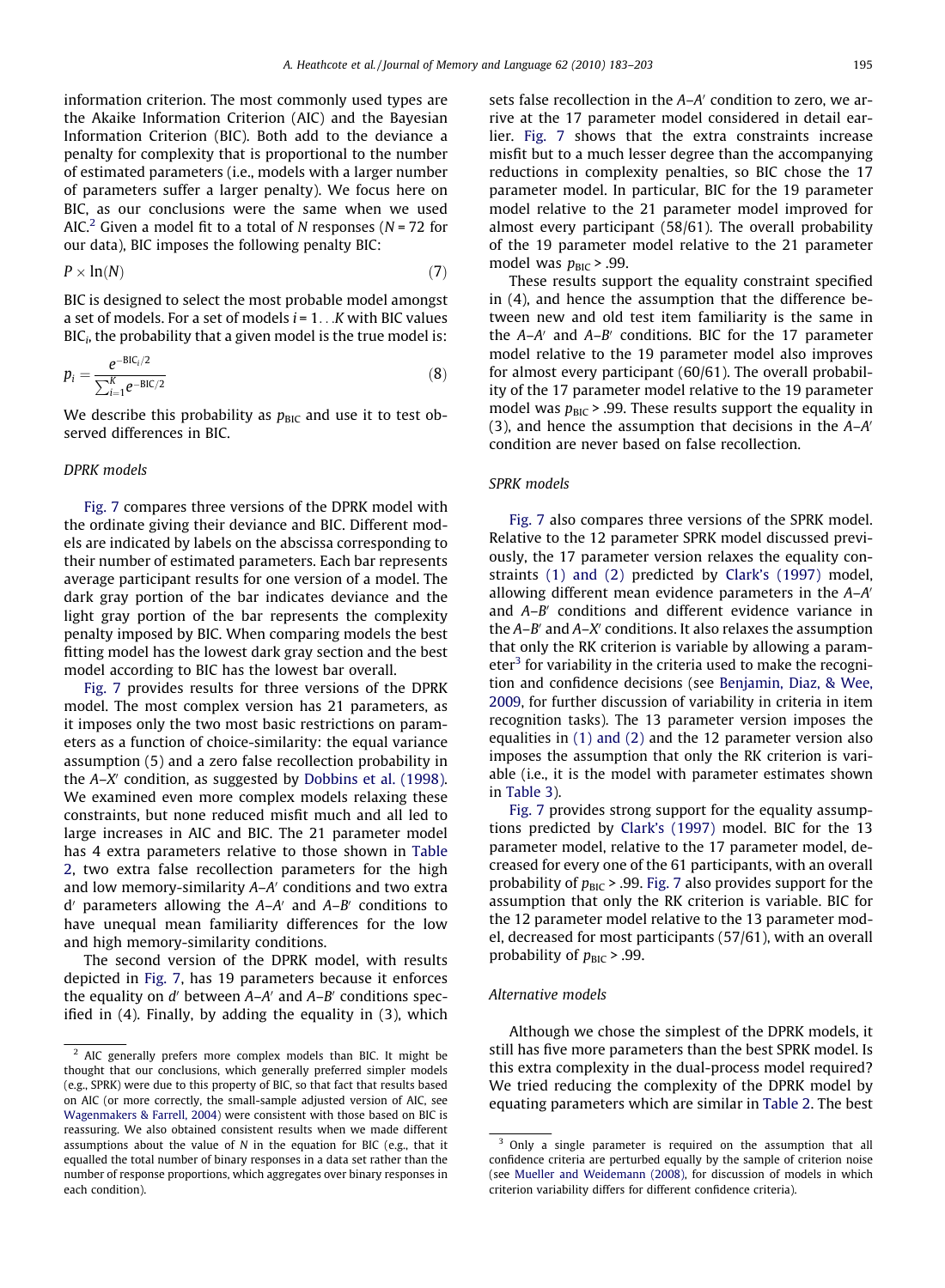

**A-B' High Memory Similarity**

**A-X' High Memory Similarity**

<span id="page-13-0"></span>

Fig. 6. Average proportions of remember and know responses (triangle symbols) with 95% confidence intervals and average fits (lines with solid points) of the 12 parameter SPRK model (see Table 3). Each panel gives results for one of the six experimental conditions (MS = memory-similarity). The legends apply to all panels. The x-axes specify rating of confidence, ranging from high [\(3\)](#page-8-0) to low [\(1\)](#page-7-0) for correct and error responses, with know results displaced slightly to the left and remember to the right in order to avoid overlap. Confidence intervals were calculated using 100,000 bootstrap replications [\(Efron & Tibshirani,](#page-20-0) [1993](#page-20-0)). Each replication was the average over participants of samples from binomial distributions for each participant,  $B(p, n)$ , where p and n are the observed proportion and number of trials for each participant.

#### Table 3

Median parameter estimates from fits of SPRK to participant data, with parameter estimates from fits to aggregated data in brackets. s(A–A') = 1 in the higher memory-similarity condition by assumption.

|                                                     | $A-A'$ and $A-B'$                               | $A-X'$                   | $A - A'$  | $A - B'$ and $A - X'$                                            |  |
|-----------------------------------------------------|-------------------------------------------------|--------------------------|-----------|------------------------------------------------------------------|--|
| Higher memory-similarity<br>Lower memory-similarity | 1.05(1.03)<br>1.18(1.18)                        | 1.10(1.11)<br>1.26(1.22) | .99(1.03) | 1.09(1.13)<br>1.09(1.08)                                         |  |
| Confidence criteria<br>RK criterion                 | Low/medium = $.73$ (.72)<br>Mean = $1.17(1.16)$ | $SD = .45(.62)$          |           | Medium/high = $1.79(1.70)$<br>Guessing probability = $.03$ (.09) |  |

resulting model, which had the same number of parameters as the SPRK model (12), assumed: (a) the same mean familiarity for all conditions, (b) the same mean for correct and false recollection strength, and (c) a zero remember probability for lower memory-similarity pairs in the  $A-B$ <sup>'</sup> condition. As might be expected by the opportunistic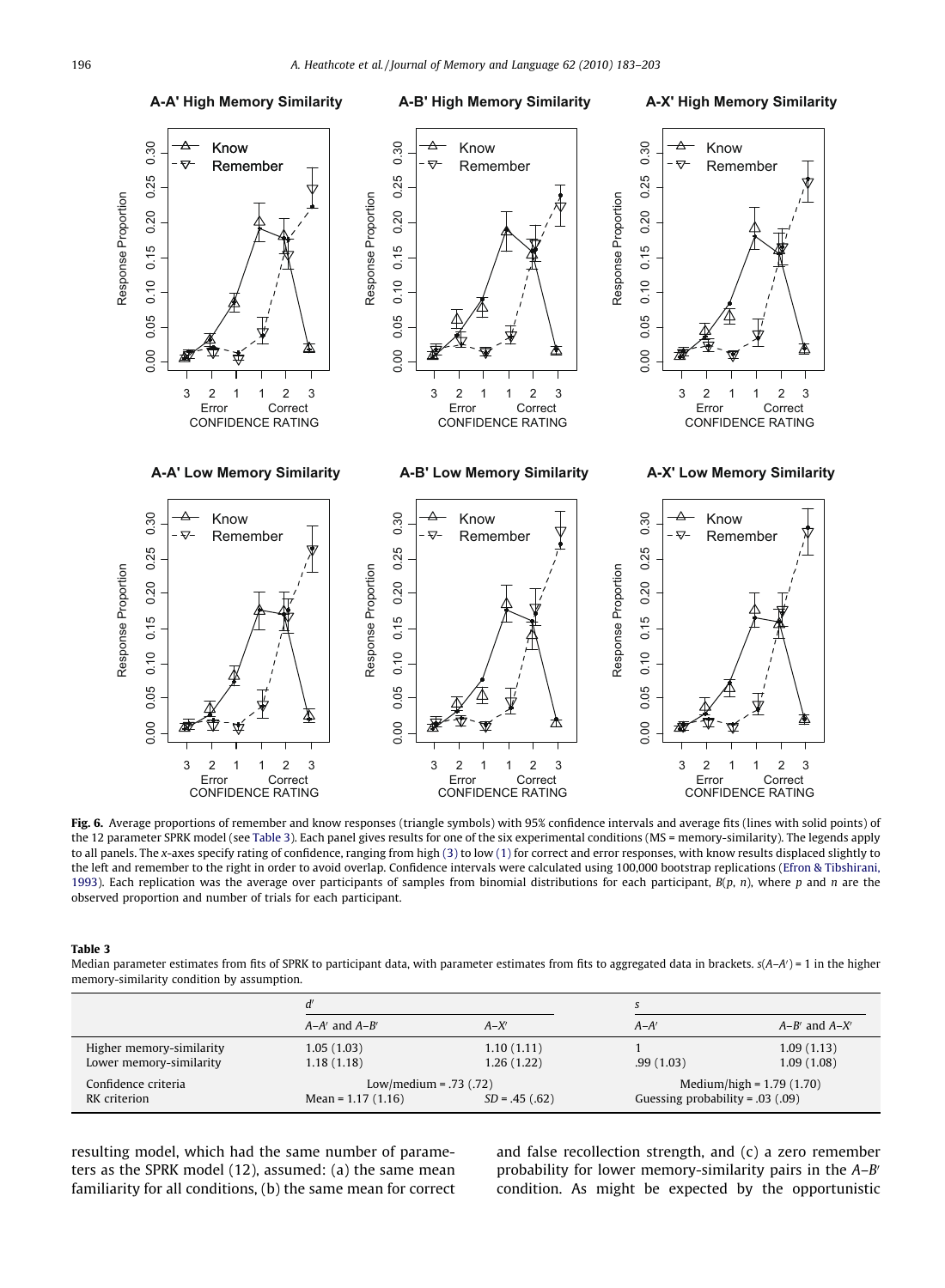<span id="page-14-0"></span>

Fig. 7. Model selection results. Each bar represents average participant results for one version of a model with the type of the model (DPRK or SPRK) and its number of parameters indicated on the x-axis label. The dark gray portion of each bar indicates deviance and the light gray portion of the bar represents the complexity penalty imposed by BIC. Horizontal dotted lines indicate the minimum values of each statistic over all models.

way in which these reductions were made, they were supported by BIC ( $p_{\text{BIC}} > .99, 61/61$ ).

Even with this simplified model the 12 parameter SPRK model was still preferred ( $p_{\text{BIC}}$  > .99, 40/61), indicating that it fit better than the 12 parameter DPRK model. In order to make a fairer comparison, we also applied the same approach to the SPRK model. As shown in [Table 3](#page-13-0), memory-similarity had virtually no effect on the s parameter, suggesting a simplification from 12 to 10 parameters. The resulting model was preferred according to BIC relative to both the 12 parameter SPRK model ( $p_{\text{BIC}}$  > .99, 59/ 61) and the 12 parameter DPRK model ( $p_{\text{BIC}}$  > .99, 61/61).

We also made a more wide ranging search for better DPRK models, including simplifications suggested by reviewers (e.g., equating correct remember probability across choice-similarity conditions), and models that allowed unequal familiarity and/or recollection strength variance while simplifying other aspects of the model, but were unsuccessful in finding any alternative model that reduced BIC. Although we do not claim that our search was exhaustive, we were convinced after many unsuccessful attempts that the results presented here are at least close to the best alternative within our DPRK framework. We also agree with reviewers of this paper who rightly cautioned us against the validity of this ad hoc approach to model selection, which is likely to capitalize on chance variation in our results. Hence, in the following comparison of DPRK and SPRK models we focus on the principled alternatives described in the last two sections.

#### DPRK vs. SPRK

Fig. 7 also enables a comparison of the DPRK and SPRK models. The 21 parameter DPRK model provides the best fit (i.e., has minimum deviance) overall, although it is only very marginally better than the 17 parameter SPRK model. In contrast, the 12 parameter SPRK model provides the best account according to BIC. The preference for the SPRK models is very clear; every SPRK model, even the most complex, is preferred to any DPRK model, even the least complex.

The preference for the SPRK model indicated by Fig. 7 relies on the appropriateness of the penalties applied for extra model parameters. However BIC does not take account of functional form complexity, that is, model flexibility differences that arise because of differences in the way that model equations combine parameters and data (the same is true for AIC). [Pitt and Myung \(2002\)](#page-20-0) discuss minimum description length and Bayesian methods of addressing this limitation. As we found these methods difficult to apply to the models considered here, due to their relatively large number of parameters, we used a different approach to this issue proposed by [Busemeyer and Wang \(2000\)](#page-19-0). This approach selects a model based on an intuitively plausible criterion, the generalizability of a model's data-fitting abilities.

[Busemeyer and Wang's \(2000\)](#page-19-0) generalization criterion involves obtaining parameter estimates by fitting a model to one set of data (the calibration sample) and then measuring the misfit of predictions based on those parameters for data from a new experimental design (the validation sample). This approach differs from cross-validation, which as mentioned previously is asymptotically equivalent to selection by AIC, where the validation sample is drawn from the same experimental design. Busemeyer and Wang's validation sample came from an extrapolation design, which measures data for quantitative independent variable values outside the range examined in the validation sample (see also [Wagenmakers, Grunwald, & Steyvers,](#page-20-0) [2006\)](#page-20-0).

Here we use a validation sample drawn from an interpolated design, which used all but the  $A-X'$  condition of the present experiment and a subset of the same face images ([Heathcote et al., 2009\)](#page-20-0). Apart from the omission of the  $A-X'$  condition and measuring a different group of participants, this design was new in the sense that it used study lists with mixed race (but same gender) faces, and created a low choice-similarity condition by testing faces from different races rather than different genders. In particular, the validation data comes from the 38 of the 99 participants tested by Heathcote et al. who made RK decisions as well as making 2AFC recognition decisions with confidence ratings.

For each participant's data in the validation sample we calculated the average of the deviances obtained using the parameters estimated for each of the 61 participants in the present experiment, omitting parameters specific to the A–  $X<sup>′</sup>$  condition. [Fig. 8](#page-15-0) presents results averaged over the 38 participants in the validation sample for each of the model's examined in Fig. 7. Deviance results for the validation sample are in the opposite order to deviance for the calibration sample. In contrast, they are in agreement with the order of the BIC results, demonstrating the utility of this criterion in selecting models.

In all but one case, the differences between models in validation deviance are much larger than differences in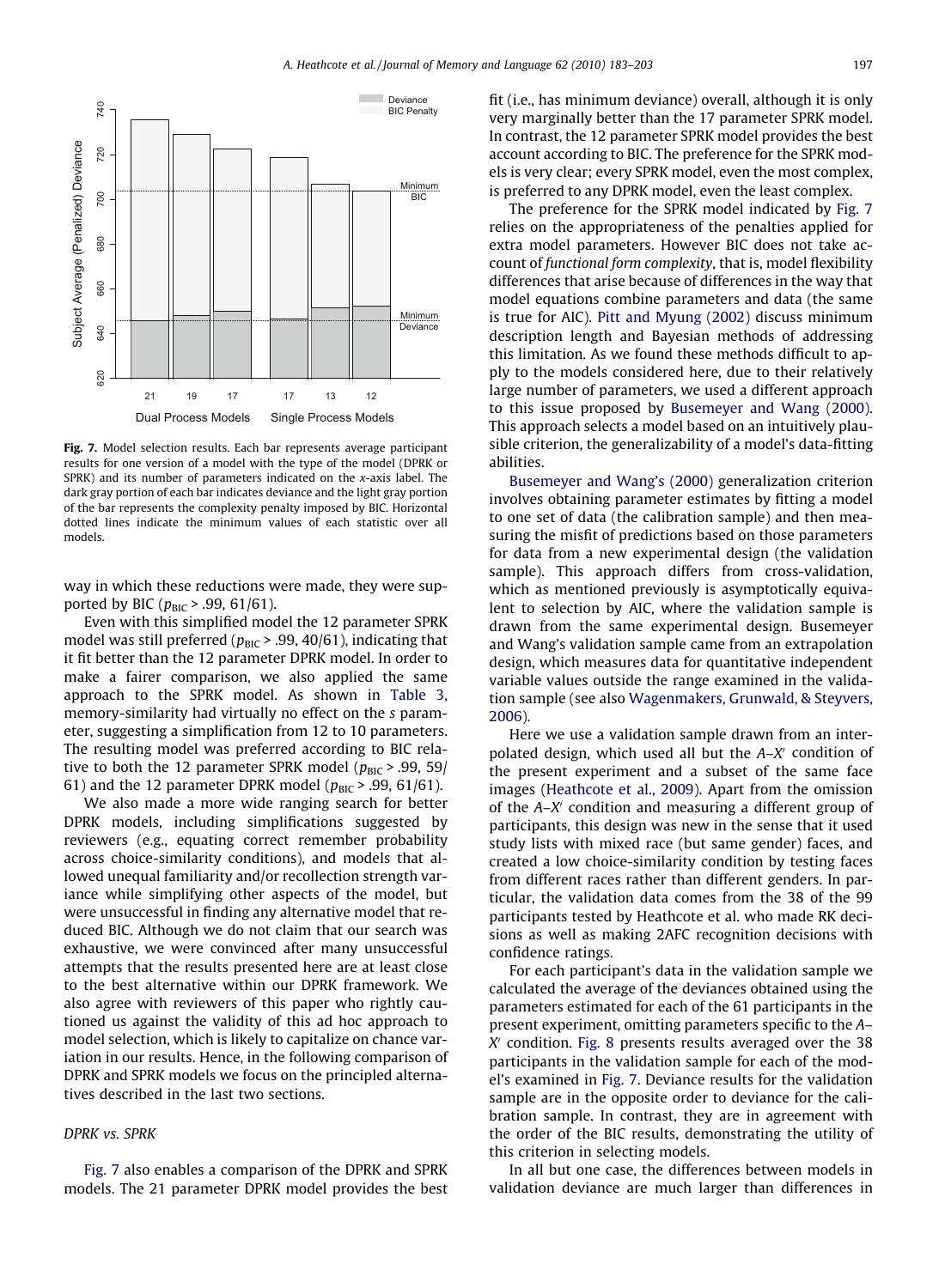<span id="page-15-0"></span>

Fig. 8. Generalization-criterion results based on misfit to data from [Heathcote et al.'s \(2009\)](#page-20-0) participants who gave RK responses for predictions made by the models and associated parameter estimates fit to the present data.

calibration deviance and similar to BIC differences. The one exception concerns the comparison between the two simplest SPRK models, where the 12 parameter model does not differ much from the 13 parameter model, although its generalization deviance is numerically smaller (1216.9 vs. 1217.6). Hence, the generalization-criterion results confirm the superiority of the SPRK models to DPRK models as a class, the constraints for the DPRK model, and the constraint derived from [Clark \(1997\)](#page-19-0) for the SPRK model, but are equivocal on whether only the RK criterion is variable (i.e., the 12 parameter model) or whether confidence criteria are also variable (i.e., the 13 parameter model).

Up to now we have not addressed the model parameter differences that explain the memory-similarity effect. In part this was because the models are not bound to make strong predictions, as memory-similarity is a between item manipulation (i.e., different items make up high and low memory-similarity sets). As a result, outcomes may be affected by item related factors other than memory-similarity (e.g., items in the low similarity set may be more distinctive and so more likely to support correct recollection). However, one aspect deserves mention because, for both models, it converges with [Heathcote et al.'s \(2009\)](#page-20-0) state-trace findings. Choice-similarity effects in the SPRK model are mediated by a parameter that is little affected by memory-similarity, that is, evidence variance (see [Ta](#page-13-0)[ble 3\)](#page-13-0), consistent with a dissociation between the underlying causes of these effects. For the DPRK model false recollection could fulfill a similar role to evidence variance, although the dissociation is less clear cut.

#### Memory for scenes

In order to investigate the generality of our findings with faces, we applied our model based analysis to

[Dobbins et al.'s \(1998\)](#page-20-0) data on memory for scenic stimuli. The focus of this analysis was to determine whether the best DPRK and SPRK models could provide an accurate account of the scene data, and whether the corresponding parameter estimates were consistent with our findings for faces. Neither could be taken for granted in light of some marked differences in our findings, such as stronger effects of choice-similarity on know confidence for the scene stimuli. The design of Dobbins et al.'s experiment differed from ours in that memory-similarity was not manipulated, and participants gave a four-level confidence judgment. Data aggregated over participants were taken from their [Table 3](#page-13-0) (p. 1311) and are plotted in [Fig. 9.](#page-16-0)

[Fig. 9](#page-16-0) illustrates that, although a similar pattern to our data is evident, with less accurate know responses accompanied by low and medium confidence ratings and more accurate remember responses accompanied by higher confidence ratings, there are also clear differences. The proportion of remember responses at the highest confidence rating was greater, and a substantial proportion of false remember responses at the highest confidence are evident in the  $A-B'$  condition. In the DPRK model the latter finding is consistent with false recollection unchecked by correct recollection, but it is also consistent with a less variable RK criterion in the SPRK model when combined with greater evidence variability and low accuracy in the  $A-B$ <sup>'</sup> condition.

In the left-hand column, [Fig. 9](#page-16-0) shows the fit of the version of the SPRK model that had 12 parameters for our design. For [Dobbins et al.'s \(1998\)](#page-20-0) design, this model has 9 parameters, with estimates shown in [Table 4.](#page-16-0) Low accuracy in the  $A-B'$  condition and higher accuracy in the  $A X<sup>'</sup>$  condition were attributed to larger differences between the  $d'$  and s parameter estimates than in our data. Guessing was at approximately the same level, and, as expected, the RK criterion was less variable than in our data. The extra confidence rating was modeled by a very low criterion. Confidence criteria were generally lower relative to our data, with the second criterion approximately equal to our first, and the RK and highest criteria less than the estimates for our data.

The right-hand column of [Fig. 9](#page-16-0) shows the fit of the version of the DPRK model that had 17 parameters for our design. For [Dobbins et al.'s \(1998\)](#page-20-0) design this version has 12 parameters with estimates shown in [Table 5.](#page-16-0) As would be expected, the mean estimate was greater for correct than false recollection, recollection probability was greatest in the  $A-X'$  condition, and least in the  $A-A'$  condition. Both guessing and the probability of false remember responses were much higher than for our face data, as was the advantage for the  $A-X'$  condition in the mean familiarity difference.

As might be expected, given its larger number of parameters, misfit for the DPRK model was less than for the SPRK model. However, the difference was only very slight, with a deviance per subject of 426.9 vs. 427.3 (i.e., a .1% difference). Because the data in this case are aggregated over participants, none of the model selection methods, which we used with our data to account for model complexity differences (i.e., BIC and the generalization criterion), were straightforwardly applicable. Hence, the main conclusion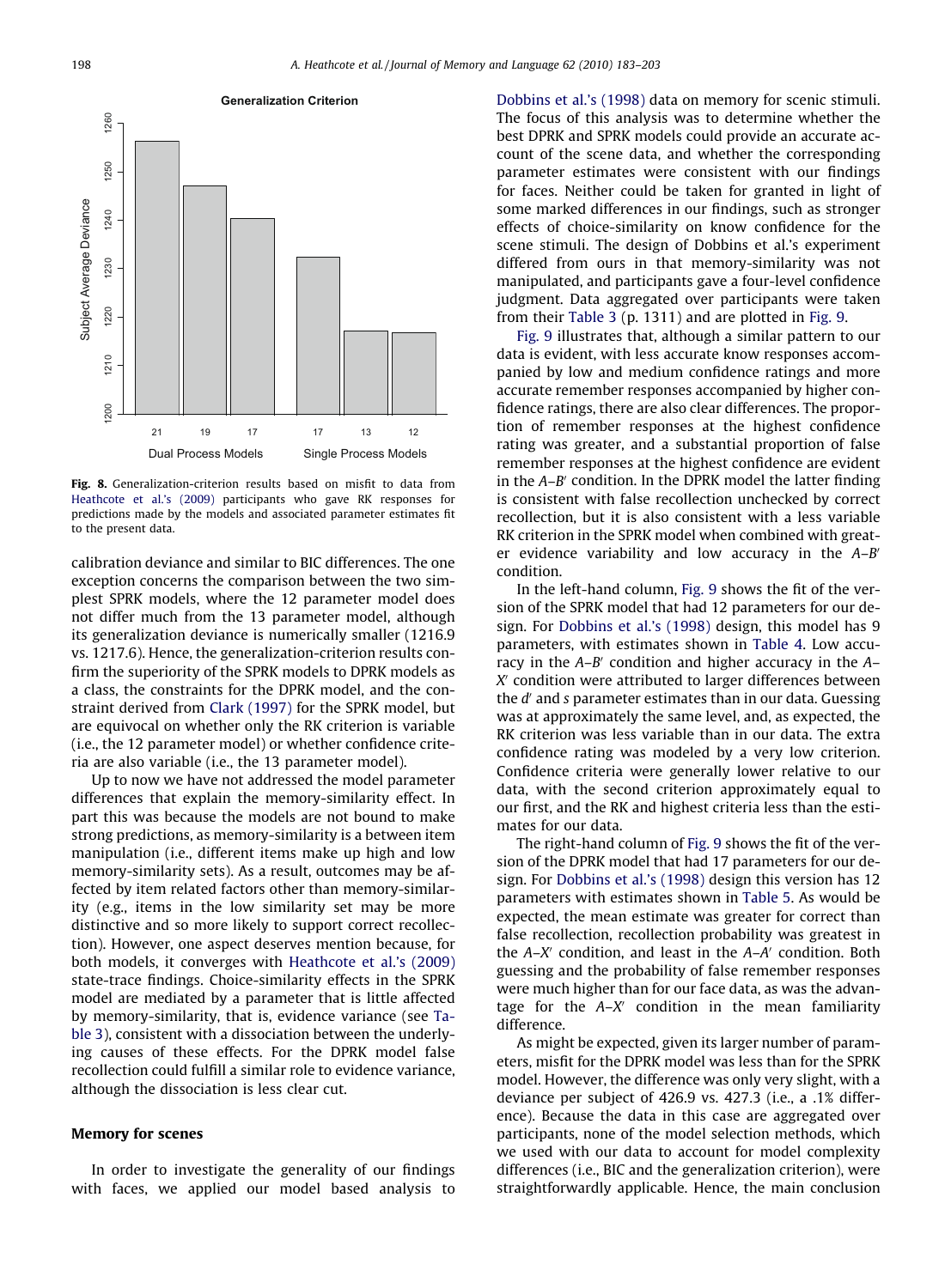<span id="page-16-0"></span>

Fig. 9. Average proportions of remember and know responses from [Dobbins et al. \(1998\)](#page-20-0) and fits of the 9 parameter SPRK model and 12 parameter DPRK model (see Tables 4 and 5). The x-axes specify rating of confidence, ranging from high [\(4\)](#page-8-0) to low [\(1\)](#page-7-0) for correct and error responses.

#### Table 4

Parameter estimates for fits of SPRK to [Dobbins et al.'s \(1998\)](#page-20-0) aggregated data. Note that s(A–A') = 1 by assumption.

|                                                 | $A-A'$ and $A-B'$                          | $A-X'$                                    | $A-A'$                                              | $A-B'$ and $A-X'$ |
|-------------------------------------------------|--------------------------------------------|-------------------------------------------|-----------------------------------------------------|-------------------|
| Evidence<br>Confidence criteria<br>RK criterion | .58<br>Low/medium = $.41$<br>$Mean = 1.08$ | l.O3<br>Medium/high = $.79$<br>$SD = .34$ | $High/highest = 1.26$<br>Guessing probability = .05 | 1.28              |

## Table 5

Parameter estimates for fits of DPRK to [Dobbins et al.'s \(1998\)](#page-20-0) aggregated data. Note that false remember probability is fixed at zero in the A-A' and A-X' conditions.

|                              | $A - A'$           | $A - B'$             | $A - X'$                     |
|------------------------------|--------------------|----------------------|------------------------------|
| Correct remember probability | .33                | .41                  | .50                          |
| False remember probability   |                    | .13                  |                              |
| Mean familiarity difference  |                    | .24                  | .50                          |
| Mean recollection strength   | $Correct = 3.28$   | False = $3.06$       | Guessing probability = $.13$ |
| Confidence criteria          | Low/medium = $.60$ | Medium/high = $1.24$ | $High/hights$ t = 2.37       |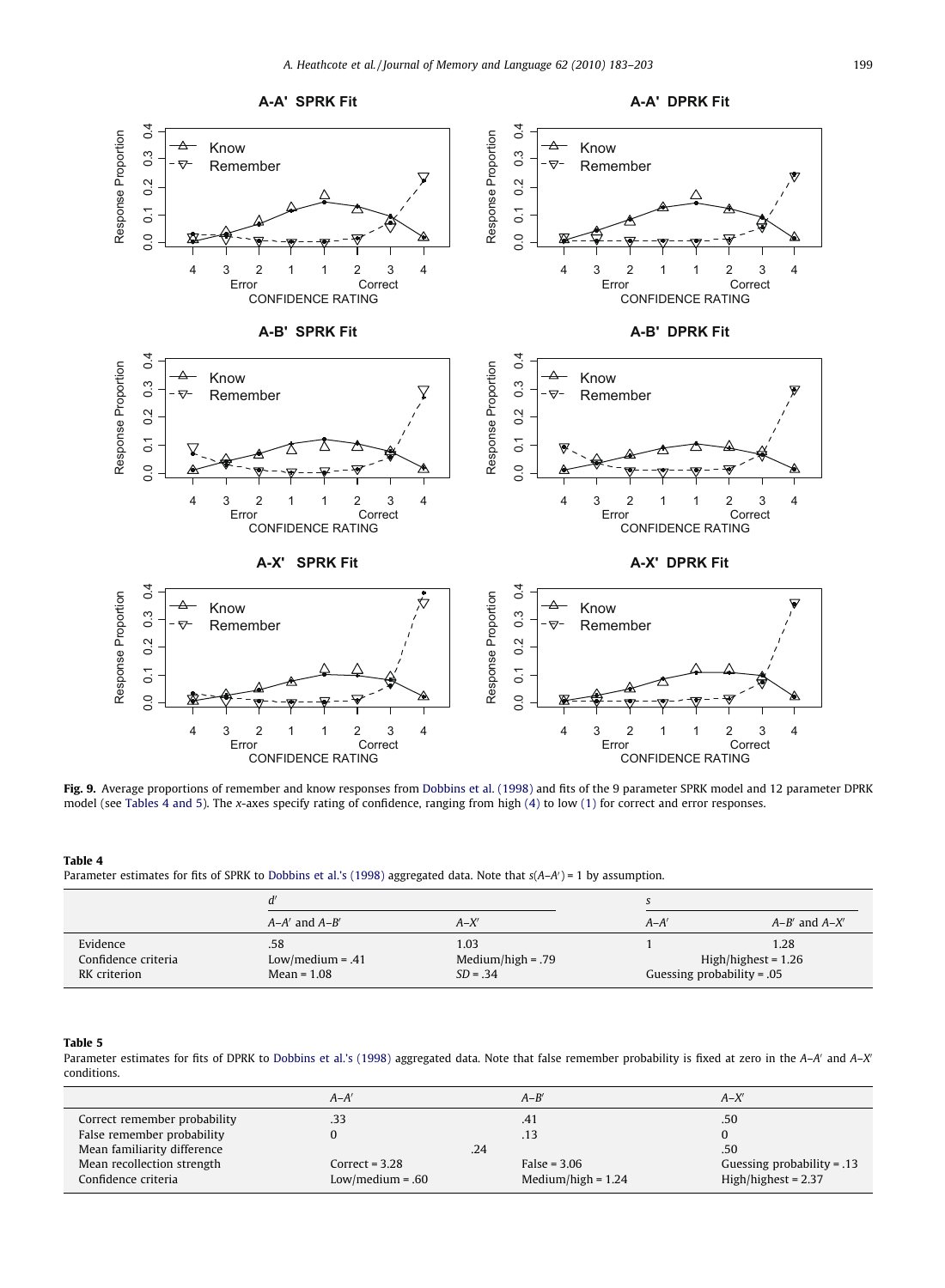to be drawn from these analyses is that the SPRK and DPRK models both provide accurate and parametrically coherent accounts of [Dobbins et al.'s \(1998\)](#page-20-0) data. Both models also provide a coherent and unified account of memory for faces and memory for scenes in the choice-similarity paradigm. Differences between these cases are accounted for by variations in the models' parameter values that are consistent with the procedural differences between the experiments.

# General discussion

The results of our experiments answer empirical questions about recognition memory for faces and our model based analyses answer questions about the underlying psychological causes of these findings. On the empirical front we found that accuracy was better when a recognition choice was between similar (i.e., same gender) faces than when it was between dissimilar (i.e., different gender) faces, where in the latter case the incorrect choice was specifically similar to a studied face which was not tested. This effect was not as large as the corresponding effect that has been found with natural scenes (e.g., [Tulving, 1981](#page-20-0)), but it was large in a relative sense. That is, accuracy for same gender choices was equal to accuracy for a different gender choice when the unstudied test face was not specifically similar to any studied face. In contrast, with natural scenes the latter type of choice was the most accurate.

#### Dual-process theory

Dual-process theory can account for these findings in terms of false recollection, which occurs when an unstudied face is specifically similar to a studied face, and a strategy to reduce the effects of false recollection. The strategy is applied when both choices cause recollection. When such conflicting recollections occur, participants can strategically use their knowledge that only one face was studied to disregard recollection altogether and base their choice on familiarity. This strategy is particularly effective with similar recognition choices, as for these choices false recollection is accompanied by correct recollection. Hence, accuracy is increased when choices are similar, because the strategy eliminates wrong responses based on false recollection. The same mechanism also explains a decrease in the proportion of responses classified as based on recollection when choices are similar, as measured by [Tulving's](#page-20-0) [\(1985\)](#page-20-0) remember–know (RK) procedure.

The dual-process model was able to account for confidence results, but only when it was assumed that the strength of recollection is graded. When recollection strength is graded, recollection does not always result in a highly confident recognition decision. Instead, confidence is less when the recollected details are vague. We found that for faces the average strength of false recollection was substantially less than that of correct recollection. Hence, responses based on correct recollection resulted in a greater proportion of high confidence ratings, whereas responses based on a false recollection resulted in a greater proportion of medium confidence ratings.

The same type of dual-process model that provided an accurate account of the confidence–accuracy dissociation with face stimuli also provided an accurate account of the same phenomena with scenic stimuli [\(Dobbins](#page-20-0) [et al., 1998](#page-20-0)). Differences in performance for the two types of stimuli were accounted for by differences in model parameter estimates. One difference was that responses based on false recollection were more common for scenes. Another difference was that for scenes mean false recollection strength was not much less than mean correct recollection strength. As a result, high confidence responses based on false recollection were more common for scenes than faces. These results illustrate the utility of a model based analysis; it is able to show that empirically divergent results can be explained by a common underlying mechanism.

Although the way in which we added graded recollection to [Dobbins et al.'s \(1998\)](#page-20-0) dual-process model provides an accurate, coherent and general account of the confidence–accuracy dissociation, we do not claim that alternative extensions might not also do so. A more parsimonious model might be obtained, for example, if the same graded strength that determines recollection confidence also determines whether recollection occurs (e.g., when strength exceeds a threshold). However, if this was the case, when conflicting recollections occur it would make sense for participants to use the difference in recollection strengths to inform their recognition decision rather than discounting recollection entirely, suggesting a more radical departure from Dobbins et al.'s account. We leave investigation of this and other possibilities, such as [Wixted's \(2007\)](#page-20-0) suggestion that recollection always occurs to some degree, to future research.

# Single-process theory

Single-process theory also provides an accurate account of the confidence–accuracy dissociation caused by choicesimilarity. Findings related to recognition accuracy and confidence are explained by [Clark's \(1997\)](#page-19-0) original model, in which decisions are based on the difference between the match of each test choice to memory. Findings related to RK responses are explained by comparing the match difference to a RK criterion. We found that the RK criterion typically falls between medium and high confidence criteria. Remember responses are less common for choices between faces of the same gender or parts of the same scene for the same reason that confidence is reduced in these cases; the match difference tends to be less extreme in these conditions, and so is less likely to exceed the RK criterion. A high remember criterion also explains why remember confidence does not vary with choice-similarity; most remember responses are made with the highest confidence, and so there is less chance for large confidence differences to occur. Conversely, know confidence is more able to vary, and so differences in know confidence can more easily occur across conditions.

These points all apply to [Donaldson's \(1996\)](#page-20-0) original explanation of RK performance assuming a constant RK criterion. However, trial to trail variability in the RK criterion, as suggested by [Wixted and Stretch \(2004\)](#page-20-0), was required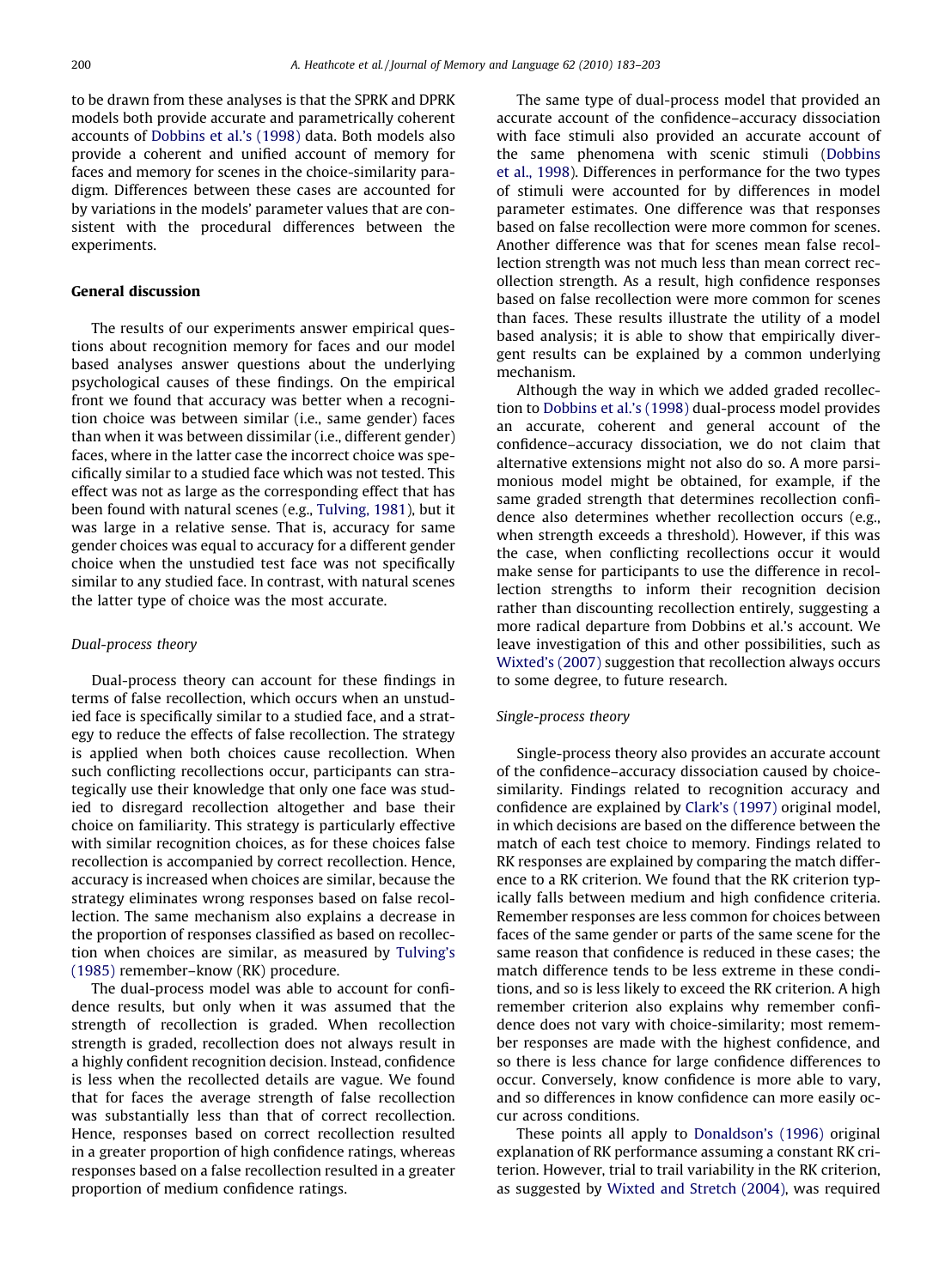to provide a good quantitative account of the joint frequency distribution of RK and confidence responses. In particular, a variable criterion allows some lower confidence responses to be classified as ''remember" and some higher confidence responses as ''know". Our results were also consistent with some variability in the recognition criteria (see [Benjamin et al., 2009; Mueller & Weidemann,](#page-19-0) [2008,](#page-19-0) for evidence supporting this type of variability). Although we could not clearly adjudicate between these two possibilities with the methodology used here, $4$  the key point is that, in both cases, recognition and remember decisions were highly, but not perfectly, correlated because they are both based on a decision variable that shares a large common component with the recognition decision variable, that is, the memory match difference.

[Dobbins et al. \(1998, p. 1306\)](#page-20-0) claimed that [Clark's](#page-19-0) [\(1997\)](#page-19-0) model can not ''mimic" remember performance. Clearly our results make it unlikely that the success of our elaborated version of Clark's model is due to mere mimicry by an overly flexible model. If anything, that possibility must be considered as applying to the dual-process model, because it has many more parameters than the single-process model, and is less able to predict new data. However, the idea that the single-process model succeeds through mimicry might have appeal given the common subjective experience that confidence is boosted by recollection in everyday recognition. Correspondingly, in the laboratory, why would participants disregard instructions and base their RK response on test item matches?

An alternative interpretation of our single-process model might provide an explanation. Suppose retrieval of details from memory is occurring, or at least being attempted, as proposed by [Gillund and Shiffrin's \(1984\)](#page-20-0) SAM model of recognition and recall. In SAM, study creates associations among attended aspects of the internal and external study context, including self-strength, an association of an item to itself. Recognition and recall performance depend on the strength of this web of associations, which increases with study attention. For example, the probability of recognizing a test item depends on its association strength (match), and that of the test context, to memory. The probability of recollecting a memory trace depends in part on the same match, but this match is divided by the sum of matches for all memory traces, and recall only occurs when this ratio exceeds a threshold.

Because recognition and recollection both depend on the level of attention during study, they tend to be correlated; a test item that is easily recognized also tends to be a good cue for recollection. However, the correlation is not perfect, because recollection depends on factors that do not affect recognition, such as the strength of memory traces that compete for recollection. For example, in [Man](#page-20-0)[dler's \(1980\)](#page-20-0) ''butcher-on-the-bus" scenario the butcher is recognized because many previous encounters promote self-strength, but recollection does not immediately occur because the supermarket detail is out-competed by other details that are associated with the bus context. In our experimental scenario, in contrast, there is no such context shift so recognition and recollection tend to be quite highly correlated. As a consequence, our model of remember responses, as being dependent on a decision variable that is highly correlated with the recognition decision variable, provides quite an accurate characterization of performance when participants are basing remember responses on the occurrence of recollection.

In summary, our findings for 2AFC recognition join a growing body of evidence from single item recognition that both the objective and subjective aspects of recognition confidence, and the RK paradigm, are equally well explained, if not better explained, by single-process models than by dual-process models (Dunn, 2004, 2008; Rotello & Macmillan, 2006; Rotello et al., 2006). Given the large body of evidence taken as supporting single- and dual-process theories (e.g., [Parks & Yonelinas, 2007; Wixted, 2007](#page-20-0)) our findings cannot decisively adjudicate between these very different alternatives. However, we have at least provided a clearly specified extension of these theories to the domain of 2AFC recognition, which might form the basis of future development and testing. We also hope that we have illustrated the potential and importance of a comprehensive quantitative modeling approach to these issues, both for providing objective evidence about the psychological processes proposed by each theory, and for providing an objective basis for comparing theories.

#### Acknowledgments

Thanks to Mark Steyvers for providing the initial set of face pairs taken from the FERET database and sorted into similar pairs by members of his laboratory and to Andy Yonelinas for clarifications about the proposed threshold nature of recollection. Thanks also to Neil Macmillan, Shane Mueller, Neil Dobbins and anonymous reviewers for their guidance. This research was supported by ARC Discovery Project DP0558407.

#### A. Appendix

In this appendix, we describe the method by which we obtained predicted response probabilities for SPRK models. Given a RK criterion with a normal distribution,  $N(c, \sigma^2)$ , the probability of a remember response is  $Pr[N(d', s^2) >$  $N(c, \sigma^2)$ ], given memory strength with a mean d' and standard deviation s. This remember probability can be expressed in terms of the probability that a random variable incorporating both memory strength and criterion variability is greater than a fixed criterion:  $Pr[N(d', s^2 +$  $\sigma^2$ ) > c]. The latter mathematical form assumes independence of memory strength and the remember criterion, but would not be changed in any important way for our purposes here if there was some dependence.

We use these results to obtain the SPRK model's predictions about the recognition decision, confidence, and RK decision using a formally equivalent model where both types of decisions are based on fixed criteria placed on separate normal distributions. The two normal distributions are correlated due to a memory strength component com-

<sup>4</sup> A reviewer suggested that the relative variability of RK and confidence criteria may be investigated by comparing the variability in reaction times for making RK and high vs. low confidence decisions.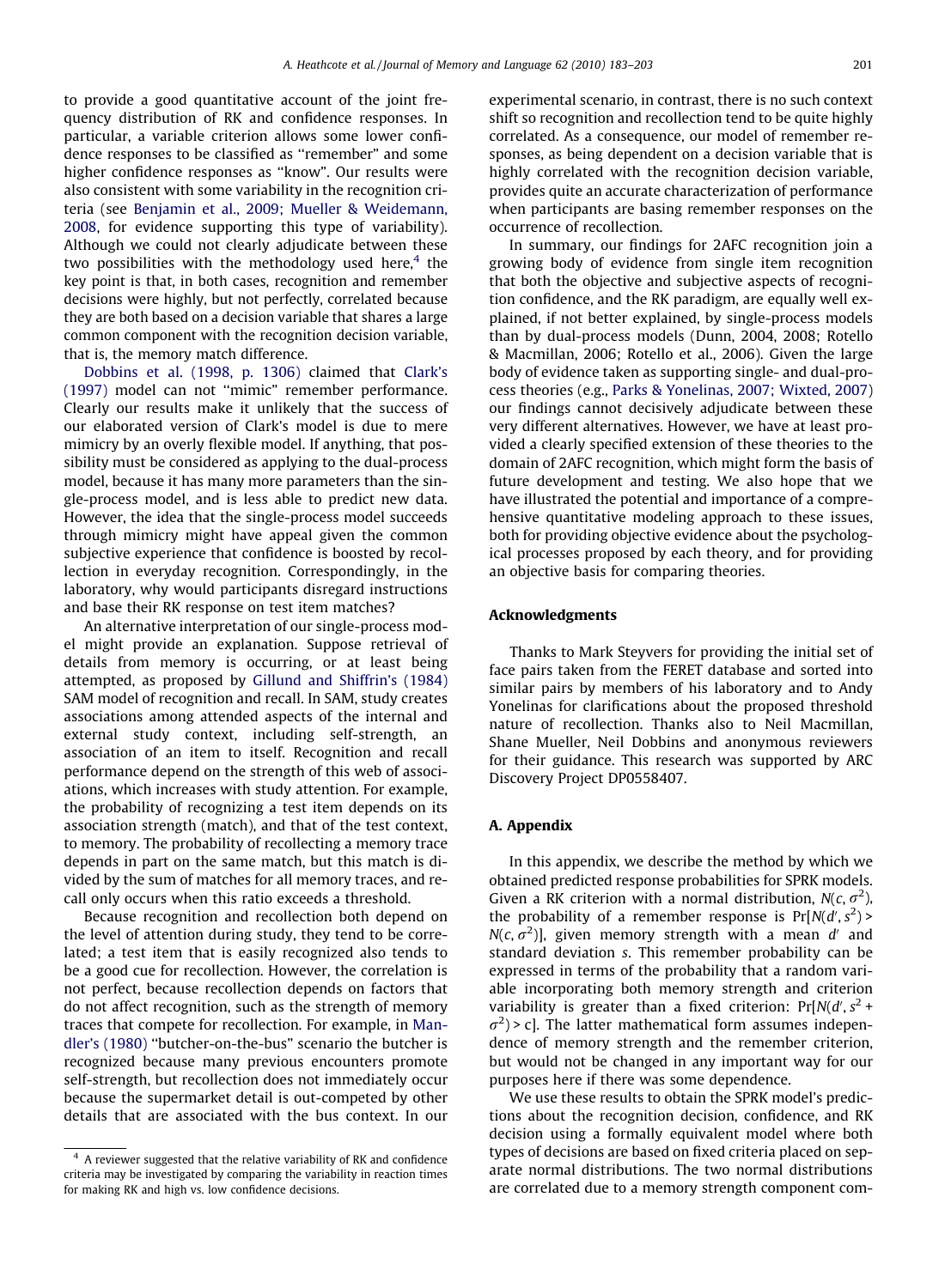<span id="page-19-0"></span>mon to both. The correlation equals the total proportion of the RK decision variable's variance  $(s^2 + \sigma^2)$  that comes from memory strength  $(s^2)$ :  $r^2 = s^2/(s^2 + \sigma^2)$ . Predictions for the equivalent model are obtained by integrating a bivariate normal distribution over the appropriate areas as depicted in Fig. 10.

In Fig. 10 the y axis represents memory strength and the x axis represents the random variable on which RK decisions are based, relative to a fixed RK criterion. Consequently the bivariate normal distribution, depicted by equal probability contours in Fig. 10, has a mean of  $d'$  for each axis, variances of  $s^2 + \sigma^2$  and  $s^2$  for the x and y axes respectively, and a covariance of  $s^2$ . The correlation depicted in Fig. 10 is  $r \approx .9$ , indicating much greater variability in memory strength than the RK criterion. Note that, although the values in Fig. 10 were taken from fits to the high memory-similarity  $A-A'$  condition, the figure could represent any condition with appropriate changes in  $d'$ and s.

Fig. 10 is divided by thick solid lines into four rectangular regions corresponding to know and remember responses that are either correct or false. Within each rectangle, the areas corresponding to each level of confidence are indicated by shading. As in Clark's (1997) model, the SPRK model assumes that recognition and confidence responses are determined relative to symmetric criteria around zero. Memory strength greater than zero (i.e., cases where the old test item has a greater match than the new test item) results in a correct recognition decision, whereas memory strength less than zero (i.e., cases where the new test item has a greater match than the old test item) results in a false recognition decision. The SPRK model also assumes that RK decisions are based on criteria that are



Fig. 10. The bivarite normal distribution that predicts response probabilities for the SPRK model. The distribution is represented by elliptical equal probability contours, with the probability of a sample falling outside the ellipse indicated by numbers on each contour. Rectangles demarcated by the thick solid lines correspond to correct and false remember and know decisions, and shaded areas within each rectangle correspond to different levels of confidence.

symmetric around zero. Importantly, the RK criteria are the same for all choice and memory-similarity conditions, so differences between conditions can only be explained by Clark's (1997) underlying model of memory strength.

The criterion that is used to make the RK decision depends on the preceding recognition decision. When the recognition decision is correct it is based on a positive memory strength value, and values of the RK decision variable greater than the positive RK criterion (indicated by the thick vertical line to the upper right in Fig. 10) produce remember responses. Otherwise a know response is given. Conversely, when the recognition decision is incorrect it is based on a negative memory strength value, and values of the RK decision variable less than the negative RK criterion (indicated by the thick vertical line to the lower left of Fig. 10) produces remember responses. Otherwise a know response is given. Note that the side on which the remember and know regions occurs swaps for correct and incorrect responses because a remember classification is made if the value on the RK dimension is extreme in the same direction as the recognition decision (i.e., positive for a correct recognition decision and negative for an incorrect recognition decision).

It is important to note that Fig. 10 does not depict a two-dimensional signal detection model with different types of mnemonic information contributing to confidence and RK decisions (e.g., [Rotello, Macmillan, & Reeder, 2004](#page-20-0)). Instead, both decisions are based on a common sample of mnemonic information (memory strength) that is used for both the confidence decision and the subsequent RK decision. The common mnemonic information causes a positive correlation between these decisions. However, the correlation is not perfect due to variability in the RK criterion. The bivariate distribution in Fig. 10 formally captures this relationship between the decisions, as well as the variation that affects each individual decision. Hence, integration of the bivariate normal distribution over each of the 12 shaded areas depicted in Fig. 10 produces the SPRK model's predictions for each of the 12 types of possible response.

#### References

- Baayen, R. H., Davidson, D. J., & Bates, D. M. (2008). Mixed-effects modeling with crossed random effects for subjects and items. Journal of Memory and Language, 59, 390–412.
- Bamber, D. (1979). State-trace analysis: A method of testing simple theories of causation. Journal of Mathematical Psychology, 19, 137–181.
- Bates, D. M. (2005). Fitting linear mixed models in R. R News, 5, 27–30. Benjamin, A. (2005). Recognition memory and introspective remember/ know judgments: Evidence for the influence of distractor plausibility on ''remembering" and a caution about purportedly nonparametric measures. Memory & Cognition, 33, 261-269.
- Benjamin, A. S., Diaz, M. L., & Wee, S. (2009). Signal detection with criterion noise: Applications to recognition memory. Psychological Review, 116, 84–115.
- Busemeyer, J. R., & Wang, Y.-M. (2000). Model comparisons and model selection based on generalization criterion methodology. Journal of Mathematical Psychology, 44, 171–189.
- Cary, M., & Reder, L. M. (2003). A dual-process account of the list length and strength-based mirror effects in recognition. Journal of Memory and Language, 49, 231–248.
- Clark, S. E. (1997). A familiarity-based account of confidence–accuracy inversions in recognition memory. Journal of Experimental Psychology: Learning, Memory, and Cognition, 23, 232–238.